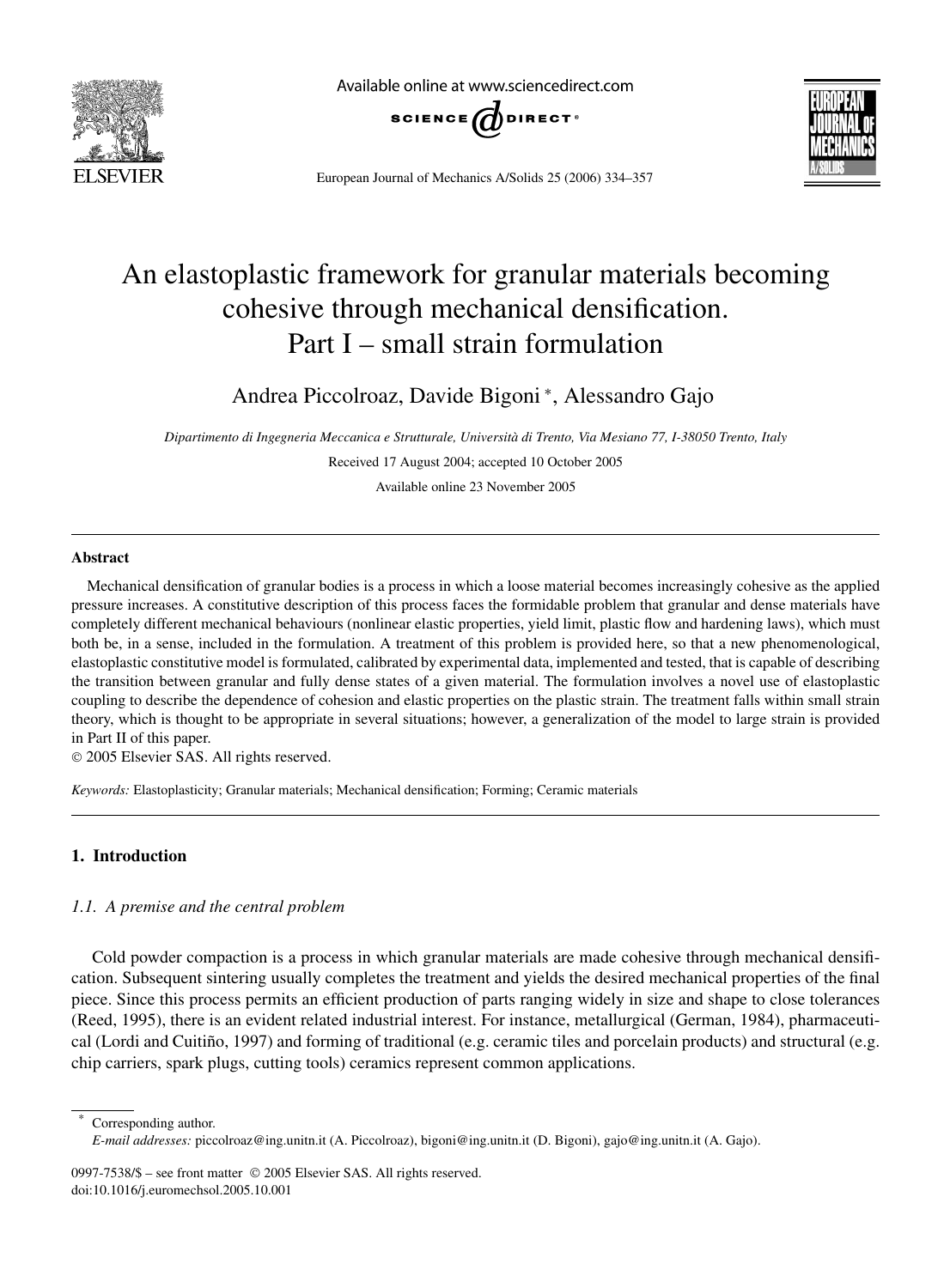A crucial step in the above technique is the production of green bodies (i.e. the solids obtained after cold forming of ceramic powders) possessing enough cohesion to remain intact after mold ejection, being essentially free of macro defects, and handleable without failure in the subsequent treatments. This is not an easy task and indeed defects of various types are always present in the greens (Deis and Lannutti, 1998; Ewsuk, 1997; Hausner and Kumar-Mal, 1982; Thompson, 1981), negatively affecting local shrinkage during sintering. In particular, defects can be caused by the densification process, which may involve highly inhomogeneous strain fields, or by mold ejection.<sup>1</sup>

In the present article a new elastoplastic *phenomenological* model is formulated, developed and implemented, which is capable of describing the deformation and consequent gain in cohesion of granular *ceramic* materials subject to mechanical loading. The model is calibrated by experimental data relative to a ready-to-press alumina powder, and numerical predictions are compared to experiments performed on simple forming processes. The proposed constitutive framework allows the possibility of simulating cold forming of pieces and to predict inhomogeneities in cohesion, density, and elastic properties and residual stress distribution within the green, thus allowing *a rational design* of pieces.

Models aimed at achieving results similar to those addressed here have been developed for metal powders (Ariffin et al., 1998; Brown and Abou-Chedid, 1994; Brown and Weber, 1988; Khoei and Lewis, 1999; Lewis and Khoei, 1998; Lewis et al., 1993; Oliver et al., 1996; Redanz, 1999, 2001; Redanz and Tvergaard, 2003; Sun and Kim, 1997) and for ceramic granular materials (Ahzi et al., 1993; Aydin et al., 1997a, 1997b; Brandt and Nilsson, 1998, 1999; Ewsuk et al., 2001a, 2001b; Keller et al., 1998; Piccolroaz et al., 2002; Zipse, 1997). Due to the plasticity of grains, metal powders are essentially different from ceramics, but nevertheless we point out that both the above classes of models cannot describe the features considered in the present paper.<sup>2</sup> In particular, the central point is that:

*modelling the process of mechanical compaction requires the description of the transition from a granular to a dense or even a fully dense state. Since granular materials are characterized by mechanical properties much different from those typical of dense solids, the constitutive modelling must describe a transition between two distinctly different states of a material.*

The above constitutive description has been obtained for the first time in the present article by suggesting a novel use of elastoplastic coupling theory (Hueckel, 1976), introducing two micromechanically based hardening rules, and employing a recently proposed yield function (Bigoni and Piccolroaz, 2004).

It may be also important to mention that, even if the emphasis is placed here on materials where cohesion increases with pressure, 'vice-versa', we believe our constitutive framework to be sufficiently general to describe progressive decohesion due to mechanically-induced damage of quasibrittle materials (concrete, cemented sand, and rock), a problem investigated by Lagioia and Nova (1995).

Ceramic forming may involve deformations up to 50% and even greater, so that the need for a large strain formulation could be advocated. However, numerical simulations (some of which will be presented later) show that at least the 'gross' material behaviour is dominated by nonlinearities already occurring when deformations are small, so that the small strain formulation presented here should not be considered inappropriate. For completeness, nevertheless, a large strain formulation, requiring a new extension of the concept of elastoplastic coupling, is given in the Part II of this article.

# *1.2. The densification of ceramic powders and the related difficulties in the constitutive modelling*

The compaction of a ceramic powder is a process essentially consisting of three phases: (I) granule sliding and rearrangement, (II) granule deformation, and (III) granule densification. For obvious reasons, a sharp differentiation between the three phases cannot be established, but qualitative morphologies of granular arrangements during Phases I and II are shown respectively in the central and lower parts of Fig. 1, with respect to the ceramic powder employed

<sup>&</sup>lt;sup>1</sup> Glass and Ewsuk (1997) classify several types of damage such as for instance end and ring capping, laminations, shape distortions, surface defects, vertical cracks, and large pores.

<sup>&</sup>lt;sup>2</sup> The model employed by Piccolroaz et al. (2002) is simply a modified Cam-clay calibrated on experimental results relative to ceramic powders. It is similar to many other models available in the literature and even if it can be considered perhaps sufficient for certain engineering purposes, it is far from realistic and does not address the major difficulties in modelling the densification process.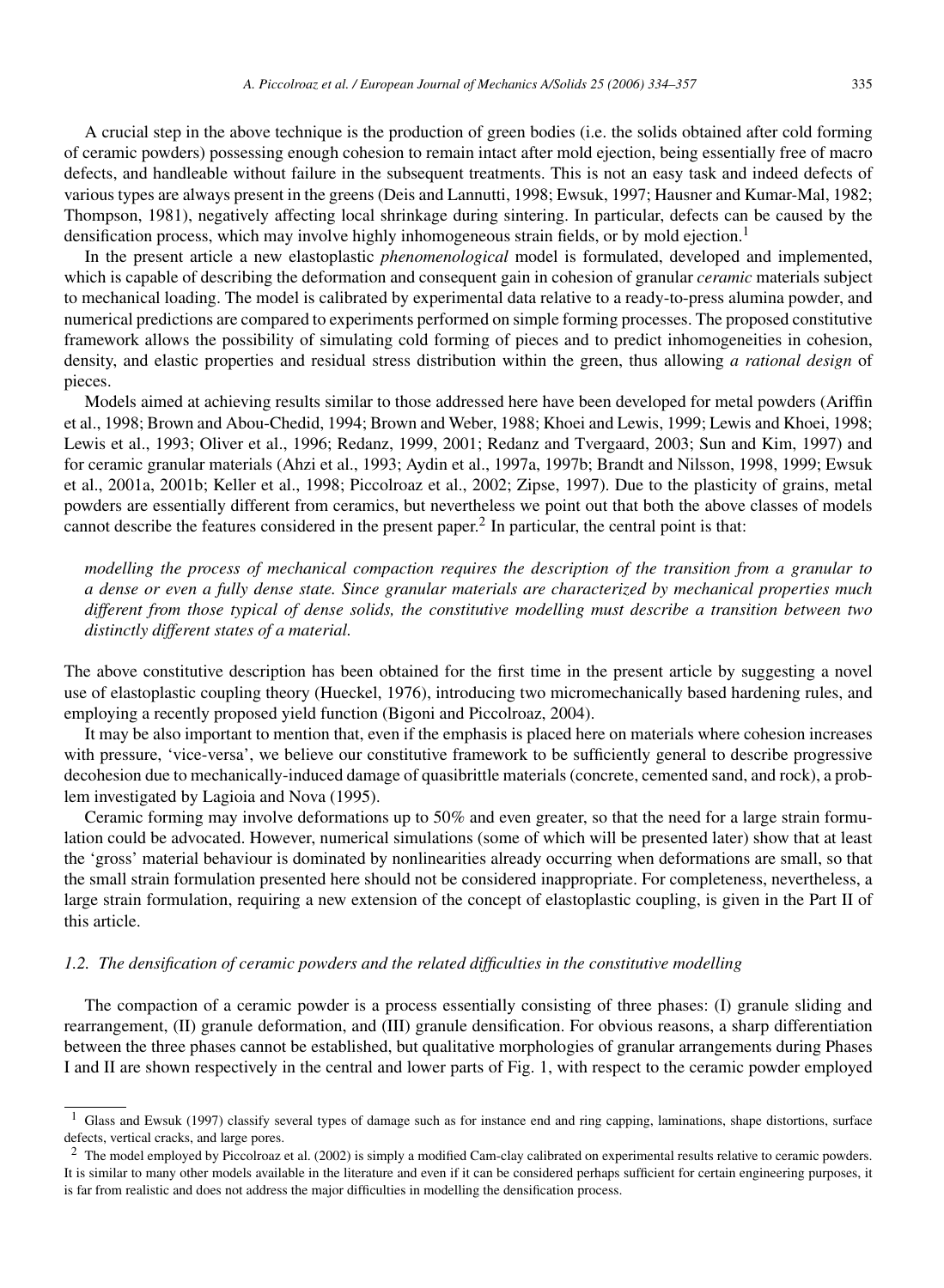

Fig. 1. Micrographs of M KMS-96 alumina powder. The loose state is shown in the upper part, while granule arrangements corresponding to Phases I and II are shown in the central and lower parts of the figure.

in our study (392 Martoxid KMS-96, defined in Appendix A and shown in the upper part of the figure in its loose state).

The gain in cohesion starts with Phase II, which is marked by the so called 'breakpoint pressure', conventionally denoted by a change in inclination of the semi-logarithmic plot of density versus applied pressure (Fig. 2, referred to ceramic tablets obtained by uniaxial pressing of 392 Martoxid KMS-96 alumina powder). Since the densification process is often highly inhomogeneous, usually at least two phases coexist. Phase I always occurs in early volumetric deformation of granular materials, so that it has been thoroughly investigated for geomaterials and, as will be explained later, is characterized by an elastic-plastic behaviour in which the elastic response is nonlinearly dependent on mean stress. In contrast to Phase I, the other phases have been much less explored. The increase in cohesion<sup>3</sup> becomes already substantial during Phase II, as shown in Fig. 3, where cohesion measured (on the tablets resulting from tests

<sup>&</sup>lt;sup>3</sup> The degree of induced cohesion during mechanical densification depends on the applied pressure and is also strongly influenced by several factors, including stiffness, ductility and shape of the particles (Brown and Abou-Chedid, 1994). Experiments performed by D. Bigoni, G. Celotti, S. Guicciardi and A. Tampieri showed that penny-shaped particles produce a much higher increase in cohesion than spherical-shaped particles.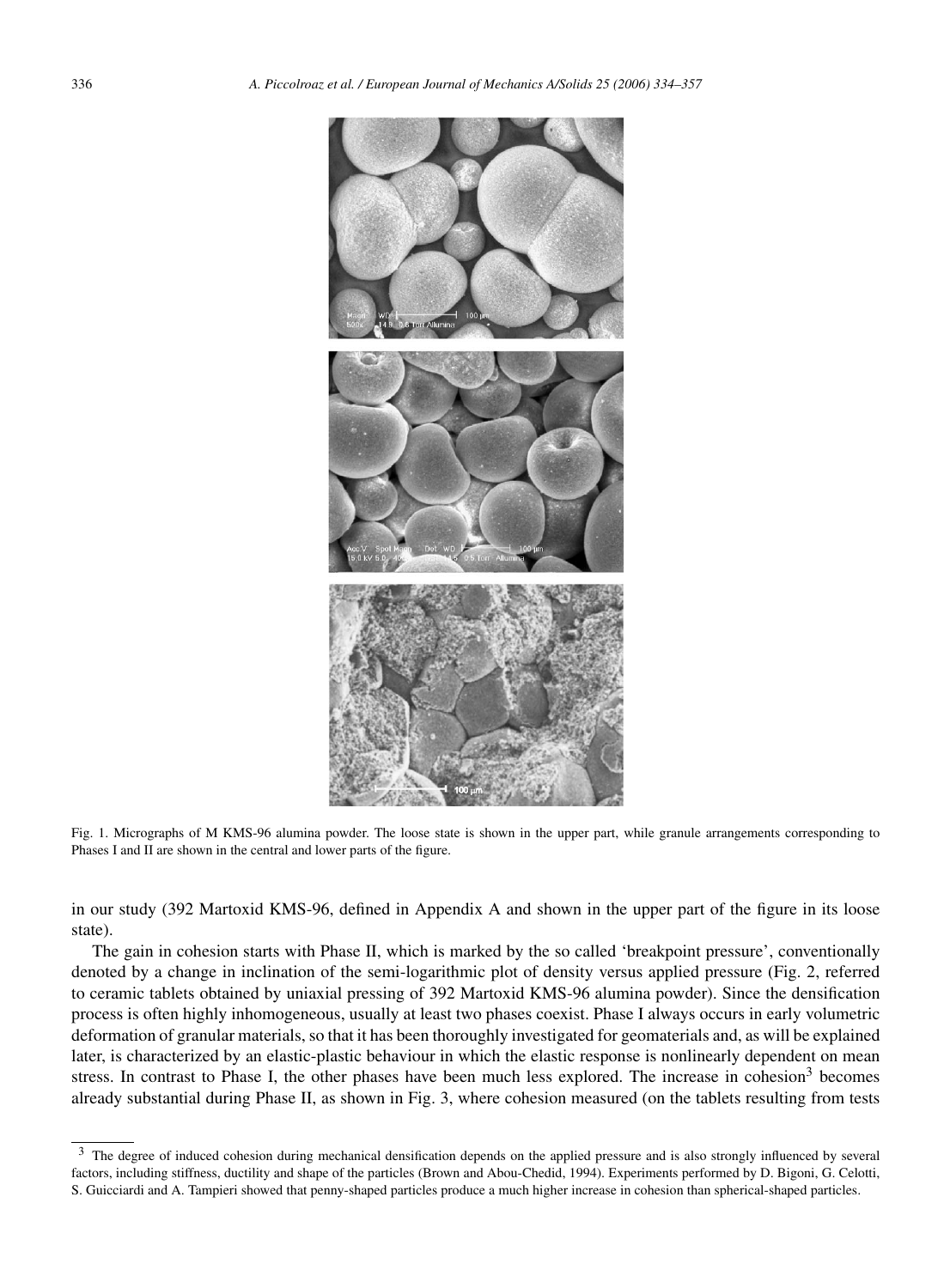

Forming pressure, MPa

Fig. 2. Compaction diagram of M KMS-96 alumina powder. The breakpoint pressure (expressed in terms of axial stress during uniaxial strain), separating Phase I from Phase II, is denoted by  $p_y$ . A few identical experiments have been performed, providing almost coincident curves, one of which is reported here.



Fig. 3. Biaxial flexure strength (following ASTM F 394) of green tablets from M KMS-96 alumina powder, as related to forming pressure under uniaxial strain in a cylindrical mold. Each point is the mean value taken over five tests, deviation was found to be negligible.

for compaction, Fig. 2) on biaxial flexure strength apparatus (defined by ASTM F 394) is reported versus the forming pressure (the axial compressive stress applied during uniaxial strain).

The peculiar mechanism of variation in cohesion due to plastic deformation can be described by making recourse to the concept of hardening. In particular, we will assume that a yield function exists for a granular material, defining its elastic range, so that when the material is in the initial cohesionless state, the null stress state lies on the yield surface, Fig. 4. Now, if the material is subject to increasing hydrostatic compression, after an initial (small) deformation in the elastic range, an early development of plastic deformation occurs from a virgin state, corresponding to Phase I compaction. In this phase, the increase in cohesion is limited and almost negligible. However, when the pressure reaches the breakpoint value, so that material enters Phase II, the gain in cohesion becomes crucially important. In conclusion, to describe this process, we may employ a hardening law leading to a yield surface evolution of the type sketched in Fig. 4, where the yield surface shape distortion changes qualitatively, when the applied pressure *p* exceeds the breakpoint pressure  $p_{cb}$ , expressed in terms of mean stress (with reversed sign).<sup>4</sup>

At this level of description, one can get the impression that modelling the mechanism of cohesion increase during densification of granular materials could be pursued by simply employing an appropriate hardening rule. However, *the elastic range of granular materials cannot be properly described by linear elasticity* so that the elastic response of the material changes, when the elastic range is modified during hardening. More in detail, during Phase I of densification, studies relative to geomaterials demonstrate definitively that the elastic law relating the volumetric deformation to the applied mean pressure is logarithmic,<sup>5</sup> as sketched in Fig. 5. Since the logarithmic law is simply not defined for a cohesionless material at null pressure, the increase in the cohesion of the material implies a modification to the elastic law, which becomes dependent on the plastic deformation, the physical quantity playing the role of the driving mechanism for densification. This means that *the elastic properties of the material must depend on the plastic deformation*, a feature that can be described by making recourse to the concept of elastoplastic coupling (Hueckel, 1975, 1976; Dougill, 1976).

In the following, we will introduce the three fundamental ingredients in the modelling of the densification processes, namely, (i) the yield function appropriate for the description of the behaviour of granular materials, (ii) the nonlinear elastic model, coupled to plasticity, (iii) two micromechanically-based hardening laws.

<sup>&</sup>lt;sup>4</sup> The type of increase in cohesion could also qualitatively change after the Phase III of densification is entered, but since we do not possess enough experimental data relative to this behaviour (occurring however at very high pressures, not involved in the usual forming of ceramics), this is not accounted for in the modelling. We believe anyway that its consideration would not be difficult, once experimental results were made available.

<sup>5</sup> This law has reached the status of unchallenged law for fine grained soils, whereas it is strictly followed only during elastic unloading in coarse grained materials (Lambe and Whitman, 1969).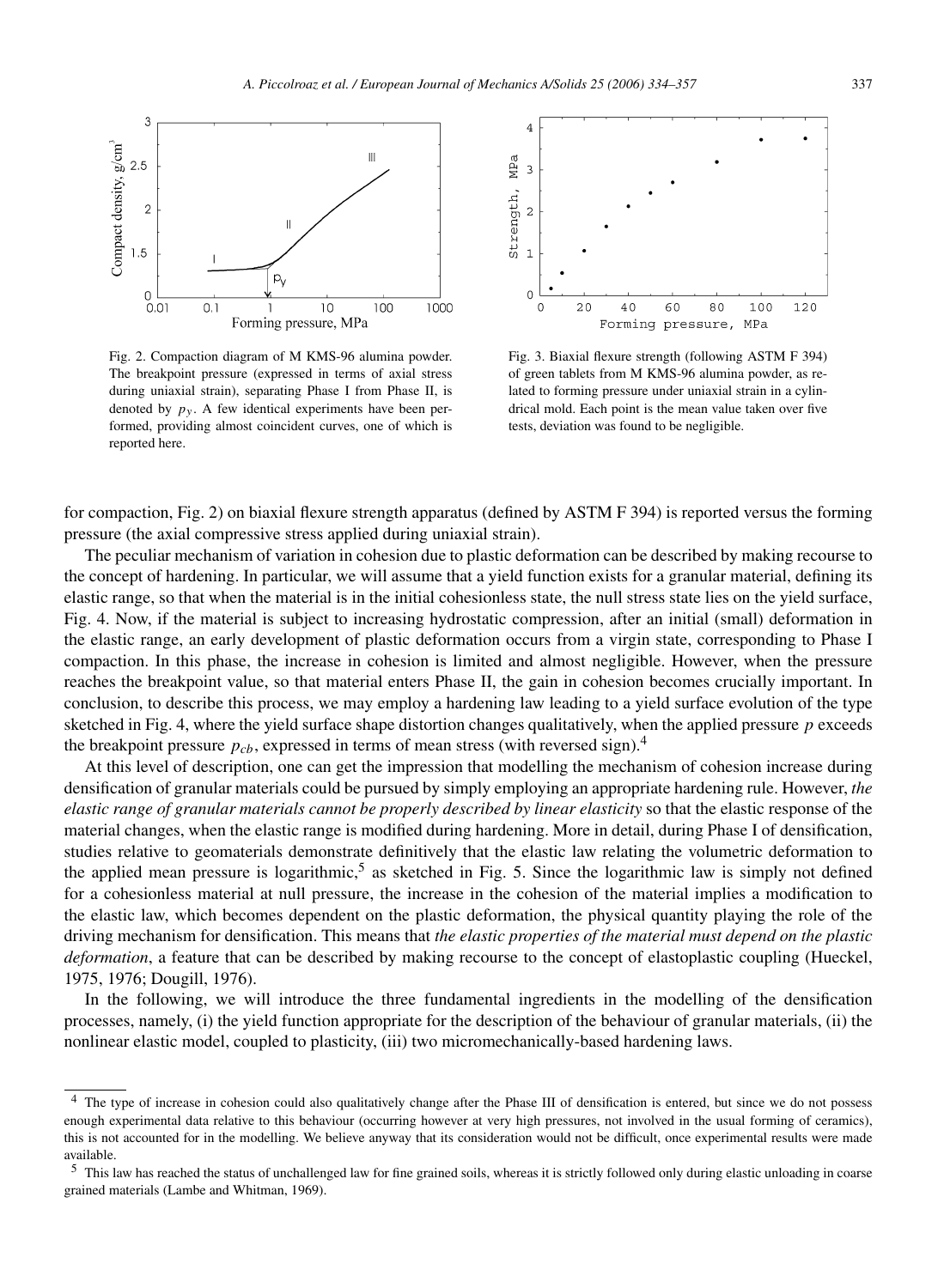



Fig. 4. Increase in cohesion as related to hardening. Fig. 5. Elastic law defining the logarithmic elastic bulk modulus *κ* to pressure (mean stress taken positive when compressive).

#### *1.3. Summary*

Part I of this paper is organized as follows. The constitutive laws are introduced in Section 2, together with the calibration to experimental results. Numerical simulations and comparisons to experimental results relative to simple forming processes are presented in Section 3. Extension of the constitutive model to large strain is deferred to Part II of this paper.

# *1.4. Notation*

A standard, intrinsic notation is used throughout the paper, where vectors and second-order tensors are denoted by bold (the latter capital) letters. The scalar product, the trace operator and the transpose are denoted by the usual symbols, namely,

$$
A \cdot B = \text{tr} \, AB^{\text{T}},\tag{1}
$$

for every tensors  $\vec{A}$  and  $\vec{B}$ . The following invariants of stress  $\sigma$  will be used

$$
p = -\frac{\text{tr}\,\sigma}{3}, \quad q = \sqrt{3J_2}, \quad \theta = \frac{1}{3}\cos^{-1}\left(\frac{3\sqrt{3}}{2}\frac{J_3}{J_2^{3/2}}\right),\tag{2}
$$

where  $\theta \in [0, \pi/3]$  is the Lode's invariant and

$$
J_2 = \frac{1}{2} \operatorname{dev} \boldsymbol{\sigma} \cdot \operatorname{dev} \boldsymbol{\sigma}, \quad J_3 = \frac{1}{3} \operatorname{tr}(\operatorname{dev} \boldsymbol{\sigma})^3, \quad \operatorname{dev} \boldsymbol{\sigma} = \boldsymbol{\sigma} - \frac{\operatorname{tr} \boldsymbol{\sigma}}{3} \boldsymbol{I}, \tag{3}
$$

in which dev  $\sigma$  is the deviatoric stress and  $I$  is the identity tensor.

We will employ two tensorial products between second-order tensors *A* and *B*, namely,

$$
(A \otimes B)[C] = (B \cdot C)A, \qquad (A \underline{\overline{\otimes}} B)[C] = A \frac{C + C^{T}}{2} B^{T}, \qquad (4)
$$

so that  $I \overline{\otimes} I$  becomes the symmetrizing fourth-order tensor, defined for every tensor *A* as  $(I \overline{\otimes} I)[A] = (A + A^{T})/2$ .

# **2. The constitutive model**

#### *2.1. The yield function*

During cold mechanical compaction of ceramic powders, the shape of the yield surface evolves from that typical of granular material (for instance, that of the modified Cam-clay model) to that characteristic of a ductile, dense material (for instance, that of the Gurson model). To describe this process in terms of hardening, a suitably 'deformable' surface is needed. This was found by Bigoni and Piccolroaz (2004); in particular, the yield function takes the form

$$
F(\sigma, p_c, c) = f(p, p_c, c) + \frac{q}{g(\theta)},
$$
\n(5)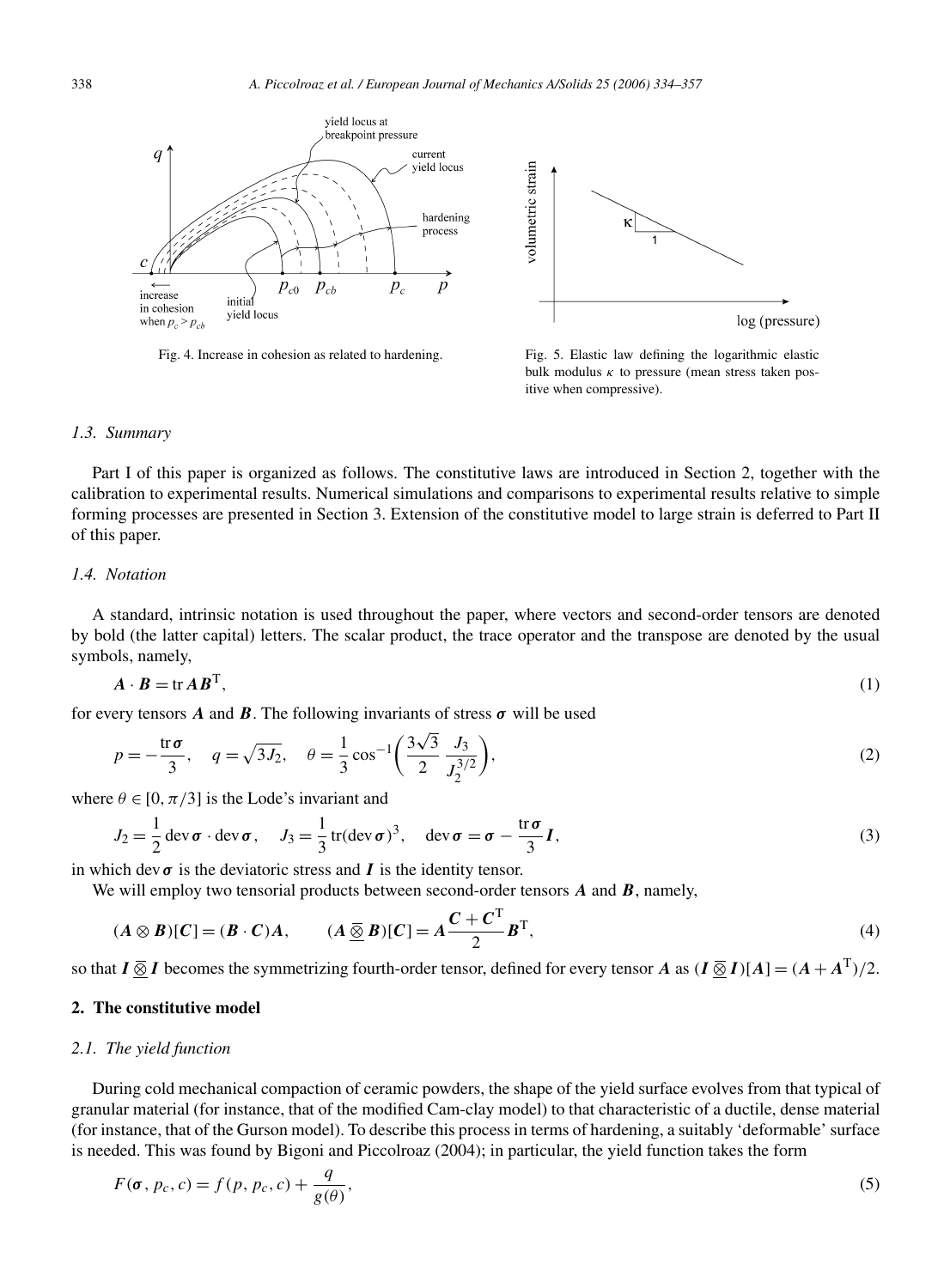$$
f(p, p_c, c) = \begin{cases} -Mp_c \sqrt{(\Phi - \Phi^m) [2(1 - \alpha)\Phi + \alpha]} & \text{if } \Phi \in [0, 1], \\ +\infty & \text{if } \Phi \notin [0, 1], \end{cases}
$$
 (6)

in which

$$
\Phi = \frac{p+c}{p_c+c},\tag{7}
$$

and  $g(\theta)$  describes the dependence on the Lode's invariant  $\theta$  defined by Eq. (2)<sub>3</sub> and is taken as

$$
g(\theta) = \frac{1}{\cos[\beta \pi/6 - (1/3)\cos^{-1}(\gamma \cos 3\theta)]}.
$$
\n(8)

The yield function described by Eqs. (5)–(8) has been motivated and explained in great detail by Bigoni and Piccolroaz (2004), where the interested reader is remanded for details. We mention here that the yield surface corresponding to Eqs. (5)–(8) is extremely versatile and remains convex within a broad range of values of parameters  $M$ ,  $p_c$ ,  $c$ ,  $m$ , *α*, *β*, *γ* .

The yield function gradient  $Q = \partial f/\partial \sigma$ , needed for the practical implementation of the model, is reported for completeness in Appendix B.

### *2.1.1. Calibration of the parameter describing the yield function for alumina powder*

The problem now is to determine the yield surface parameters needed to describe the material considered here. For this purpose, we note that *m* and *α*, defining the shape of the meridian section, can be calibrated employing the experimental iso-density data in the *(p, q)* plane obtained from triaxial compression tests by Bonnefoy (as reported by Kim et al., 2002), under the assumption that iso-density curves correspond to yield surface sections (Kim et al., 2000, 2002) The values  $m = 2$  and  $\alpha = 0.1$  were found to provide the best fitting, as shown in Fig. 6, where the data sets correspond to different levels of densification.

To our knowledge, experimental data are not available to define the deviatoric section of the yield surface for alumina powder (and more in general for ceramic powders). Therefore, parameters *β* and *γ* have been calibrated on the basis of the value of the angle of internal friction, determined for our alumina powder from a standard geotechnical direct shear test apparatus $<sup>6</sup>$  as follows.</sup>

The variation of the vertical displacement of the sample upper surface [a positive (negative) sign denotes a dilatant (contractant) behaviour] and of the applied shear force during shearing is shown in Fig. 7.

It can be observed from the figure that the tested samples exhibited the typical behaviour of a loose sand, with compressive volumetric strains during shearing, without a softening phase. The fact that the samples sheared at 500 kPa and 1000 kPa of vertical pressure have the same volumetric strains is probably related to a slightly looser initial condition of the former sample. It can be observed that, except for the test performed under a vertical stress of 200 kPa, the steady state condition typical of the critical state is not reached and at the end of the test the strength and the volumetric strains of the samples are still slightly increasing. This effect is more pronounced at larger applied vertical pressures and is probably connected to the progressive deformation and rupture of the grains constituting the alumina powder occurring during shearing even at low confining pressures. This is consistent with the experimental evidences that very large shear strains are necessary to reach the steady state in sands, when grain crushing occurs.

The maximum shear force reached at the end of the tests is plotted in Fig. 8 as a function of the applied vertical load. The results clearly lie on a straight line and may be interpreted following the Coulomb–Mohr failure criterion, to yield a friction angle approximately equal to 32◦. Making recourse now to the Coulomb–Mohr model, the ratio of the

 $6\text{ The apparatus consists of a shear box containing the sample, which is split in the middle height. When a vertical force is applied, the horizontal force is also 1.5.}$ force required to induce a movement of the upper half of the sample with respect to the lower half is measured. This test is useful for the evaluation of the friction angle of a granular material, like the alumina powder in Phase I of densification. The samples were formed by carefully pouring the ceramic powder within the shear box. Shearing was performed at a velocity of 0.2 mm/min.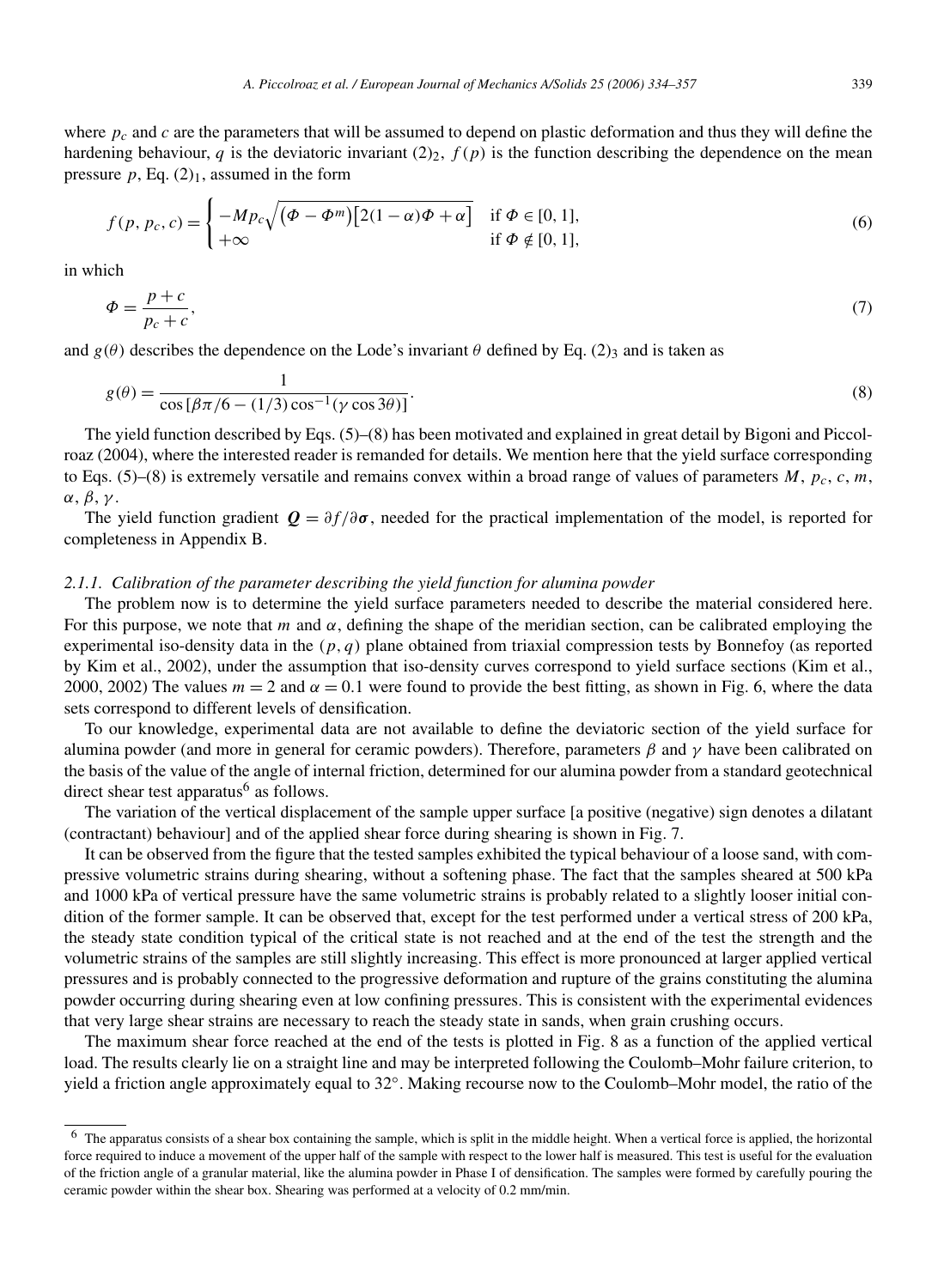



Fig. 6. Meridian sections of the employed yield surface fitted to the iso-density data for alumina powder (taken from Kim et al., 2002) at different levels of densification (increase in cohesion is not appreciable at the scale of the figure).



Fig. 7. Vertical (negative sign corresponds to contractant behaviour) vs. horizontal displacements (upper part) and shear force vs. horizontal displacement (lower part) of three samples of M KMS-96 alumina powder, for different vertical pressures (200, 500 and 1000 kPa).



Fig. 8. Direct shear test on M KMS-96 alumina powder.

deviatoric section radius for triaxial extension,  $g(0)$ , to that for triaxial compression,  $g(\pi/3)$ , is related to the angle of internal friction through

$$
\frac{g(0)}{g(\pi/3)} = \frac{3 - \sin\phi}{3 + \sin\phi}.
$$
\n(9)

Eq. (9) is not enough to determine the two unknowns *β* and *γ* . In the absence of further indications, parameter *γ* was fixed to be equal to 0.9, providing a deviatoric section fairly close to the piecewise linear deviatoric section (corresponding to  $\gamma = 1$ ). From this value and employing Eq. (9),  $\beta = 0.19$  follows.

Parameter *M*, defining the pressure-sensitivity, has been calibrated making recourse to the concept of critical state, a peculiar state in which a granular material deforms at constant stress and constant volume. Since the critical state occurs at null plastic (and irreversible) volumetric strain rates, which (for the flow rule that will be specified later)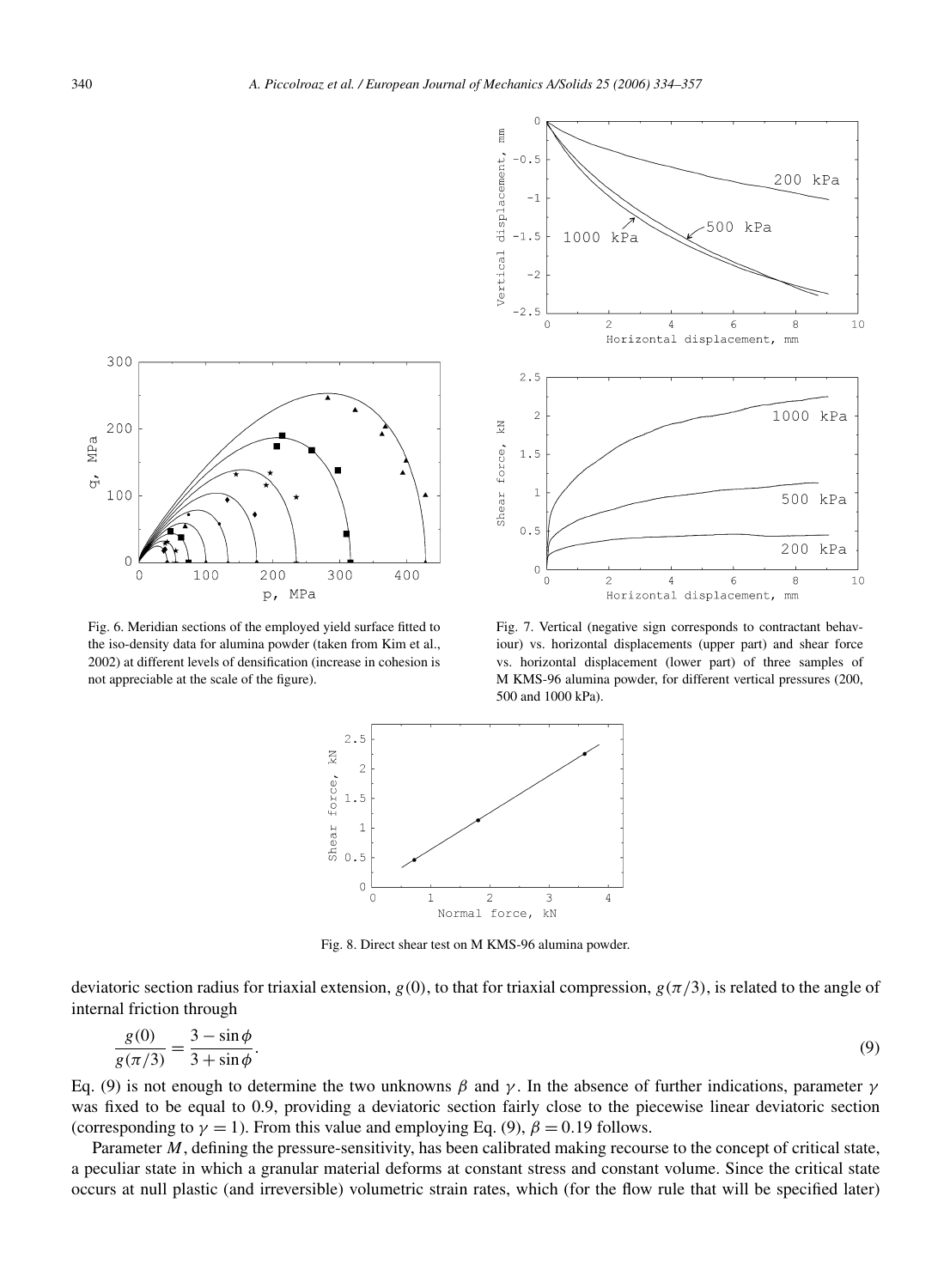is equivalent to tr  $Q = 0$ , the expression for the yield function gradient equations (B.1)–(B.3) provides the following condition

$$
2(m+1)(1-\alpha)\Phi^m + m\alpha\Phi^{m-1} - 4(1-\alpha)\Phi - \alpha = 0,
$$
\n(10)

which identifies the critical state. This implicit relation can be solved numerically, as soon as values for *m* and *α* have been selected, providing the value of  $\Phi$  corresponding to the critical state,

$$
\Phi^{\star} = \Phi^{\star}(m, \alpha).
$$

In our case  $\Phi^* = 0.658$  is obtained. The critical state point in the  $(p, q)$  plane is therefore

$$
\begin{cases} p^{\star} = (p_c + c)\Phi^{\star} - c, \\ q^{\star} = g(\theta)Mp_c\sqrt{(\Phi^{\star} - \Phi^{\star m})[2(1 - \alpha)\Phi^{\star} + \alpha]}.\end{cases}
$$
\n(11)

Eqs. (11) define, through parameter  $p_c$ , the representation of the critical state line in the  $(p, q)$  plane. Due to the fact that *c* is a nonlinear function of  $p_c$ , the critical state line results mildly curved.<sup>7</sup> Indeed, the line is straight only in the first phase of densification, as long as  $c = 0$ , and then deflects from linearity in the subsequent phase, when cohesion increases, approaching, after substantial plastic deformation and *c* ∼ *c*∞, again a straight line with the same slope as the initial line. In other words, the final inclination of the critical state line, reached after substantial increase in cohesion, is

$$
\frac{dq}{dp} = g(\theta)M\frac{\sqrt{(\phi^* - \phi^{*m})\left[2(1-\alpha)\phi^* + \alpha\right]}}{\phi^*}.
$$
\n(12)

It can be observed from Eq. (11) that, since  $c \ll p_c$  throughout the densification process, the effect of *c* can be neglected, so that Eq. (12) can be taken as the slope of the critical state line for the entire deformation process. With reference to the triaxial compression state,  $\theta = \pi/3$ , this slope is related to the angle of internal friction through

$$
\frac{\text{d}q}{\text{d}p} = \frac{6\sin\phi}{3 - \sin\phi},\tag{13}
$$

which gives a value of *M* equal to 1*.*1.

#### *2.2. Elastoplastic coupling*

Dependence of elastic response of a material on plastic deformation for describing degradation of elastic properties was suggested independently by Hueckel (1975, 1976) for soils and Dougill (1976) for concrete. The model was later developed by Hueckel and Maier (1977), Capurso (1979), Maier and Hueckel (1979), and Bigoni and Hueckel (1991a, 1991b). We will develop the concept of elastoplastic coupling in the way suggested by Bigoni (2000), which yields a symmetric constitutive operator in the specific case of associative flow rule. This fact follows from different constitutive assumptions, in particular, it will be assumed here as in Bigoni (2000) and Gajo et al. (2004) that the flow rule sets the so-called 'irreversible' strain rate, which in the case of coupling is different from the plastic strain rate.

The necessity of elastoplastic coupling for modelling the densification process of granular materials considered here may be motivated – as sketched in Fig. 9 – by the observation that elastic unloading in a uniaxial deformation test shows a clear tendency toward a stiffening caused by the increase in cohesion. However, even if this effect would be disregarded in a first approximation, elastoplastic coupling would always be needed, for the reason mentioned in the Introduction, namely, to match the increase in cohesion with the nonlinear, logarithmic elastic model usually accepted for granular materials.

The basic concept of the elastoplastic coupling is that the elastic potential  $\phi$  depends, in addition to the elastic, also on the plastic strain, so that

$$
\sigma = \frac{\partial \phi(\epsilon^e, \epsilon^p)}{\partial \epsilon^e},\tag{14}
$$

where  $\epsilon^e$  and  $\epsilon^p$  are the elastic and plastic components of deformation, respectively (obeying the usual additive rule).

<sup>7</sup> Note that the definition of critical state is extended here to include cohesive and ductile materials.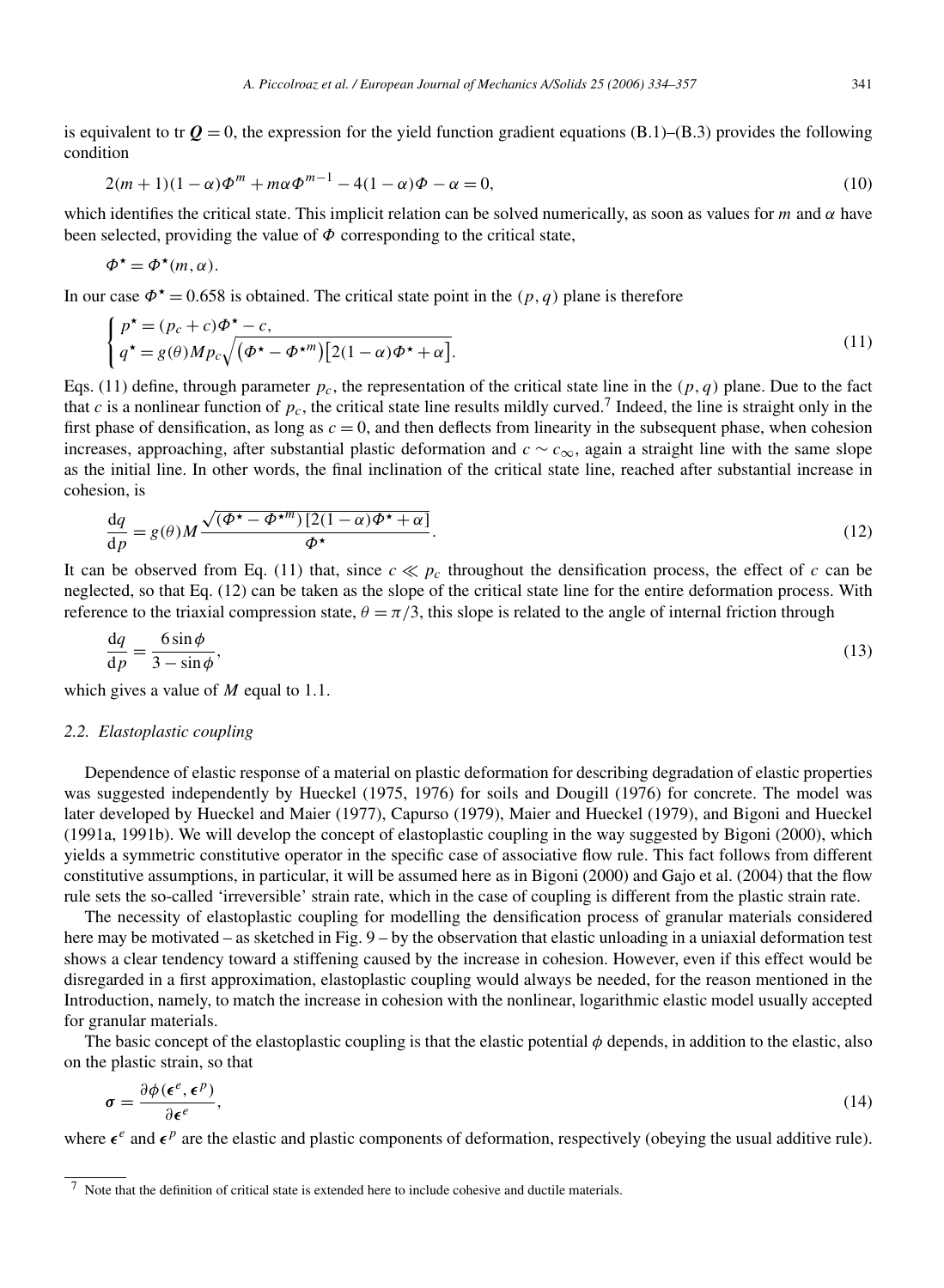

Fig. 9. Elastic stiffening during uniaxial deformation test (experimental results on M KMS-96 alumina powder).

# *2.3. Elastic potential for compaction during Phase I and early Phase II*

In the elastic range, granular cohesionless materials obey the well-known logarithmic law sketched in Fig. 5, relating the increment in the void ratio  $\Delta e = e - e_0$  (measured with respect to an initial value  $e_0$ ) to the current mean pressure

$$
\Delta e^e = -\kappa \log \frac{p}{p_0},\tag{15}
$$

where the suffix  $e$  remarks that we are referring to the elastic range,  $p_0$  is the value of  $p$  corresponding to the initial void ratio  $e_0$ , and  $\kappa$  is the logarithmic bulk modulus. Eq. (15) is the starting point to obtain the nonlinear elastic potential employed in the Cam-clay model (Roscoe and Schofield, 1963; Roscoe and Burland, 1968), which is particularly suitable for the description of cohesionless granular media, or, in other words, during Phase I of compaction.<sup>8</sup> However, our intention here is to describe the behaviour of materials which may increase (or decrease) cohesion as a function of the plastic deformation. Therefore, we have to introduce a modification in the elastic Cam-clay potential, first, to include a cohesion and, second, to make this dependent on plastic deformation. The easiest way to do this is to introduce a plastic-dependent cohesion in Eq. (15), playing the role of a modification to the mean pressure

$$
\Delta e^e = -\kappa \log \frac{p + c(\epsilon^p)}{p_0 + c(\epsilon^p)},\tag{16}
$$

where  $c(\epsilon^p)$  is the (positive) parameter describing the cohesion and depending on plastic deformation. In particular, the cohesion is assumed to depend on the *volumetric* component only of plastic deformation. This may be motivated by qualitative micromechanical considerations. Following, for instance, the Rowe (1962) model of a granular material, a shear deformation yields a decrease (increase) of cohesion when accompanied by dilatancy (contractancy), Fig. 10. Obviously, the relation (16) is meaningful only in an *early stage of Phase II compaction*, since unrealistic small values of void ratio are predicted at increasing *p*. However, it is important to realize that the description of the initiation of Phase II is crucial, since the material goes from a cohesionless state to a solid state.

We are in a position now to proceed with Eq. (16) in the way usually followed in the derivation of the Cam-clay model, i.e. in the case of Eq. (15). Therefore, assuming incompressibility of grains, the volumetric elastic deformation

$$
\frac{\sigma_h}{\sigma_v} = 1 - \sin \phi,
$$

<sup>8</sup> The value of the logarithmic bulk modulus *κ*, which governs the elastic behaviour of the material in the first phase of densification, was deduced from experimental results for the alumina powder considered here by measuring the slope of the curves obtained by loading and unloading in uniaxial strain tests. For this evaluation, we have assumed a constant ratio between the horizontal  $\sigma_h$  and vertical  $\sigma_v$  stresses equal to 0.47, as deduced from the formula

which is usually employed for granular media (Jaky, 1944).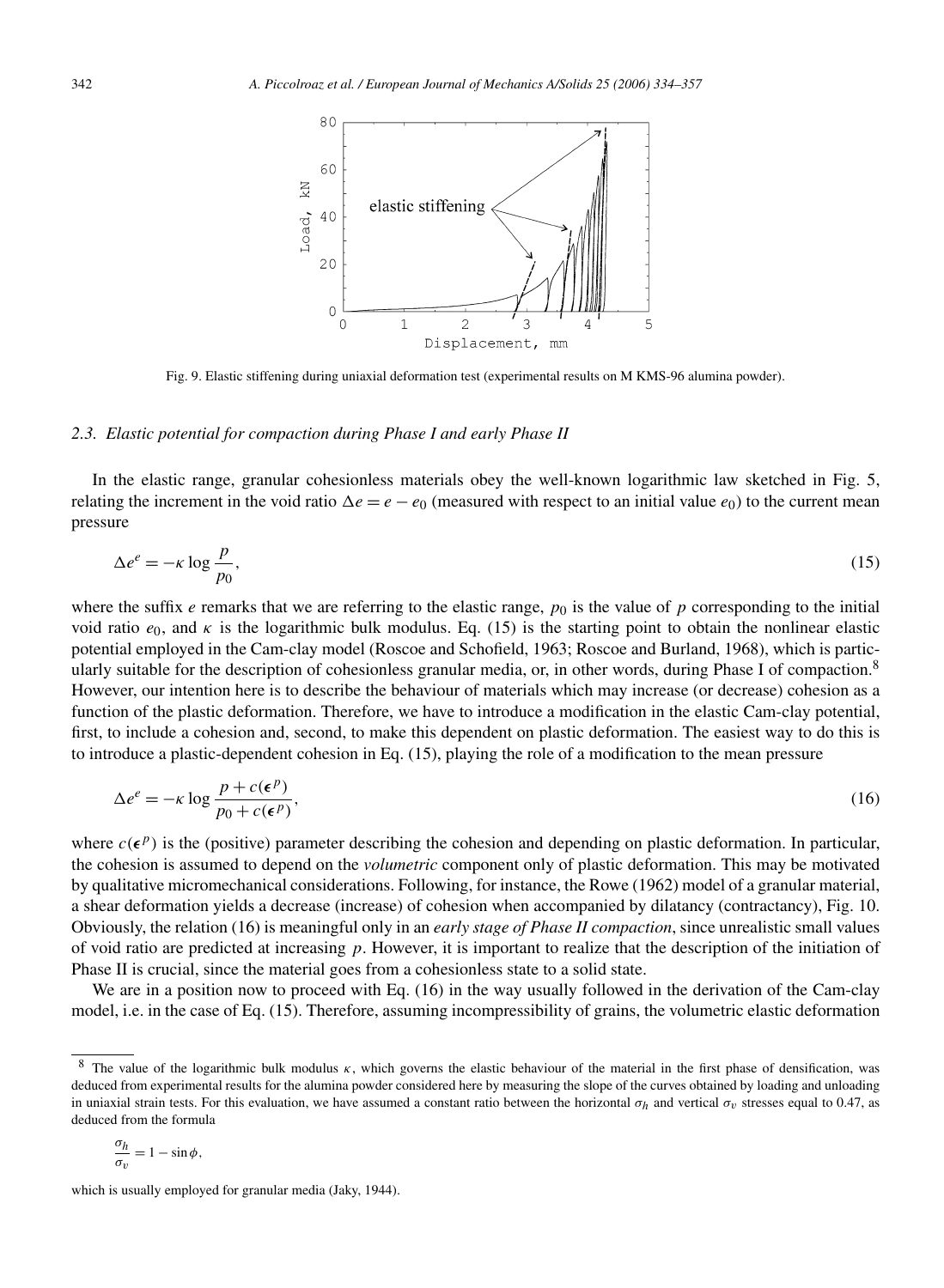

Fig. 10. The mechanism of increase and loss of cohesion visualized in terms of the Rowe model.

is given by  $(e - e_0)/(1 + e_0)$ , so that Eq. (16) defines a volumetric nonlinear elastic law, to be added to a linear elastic deviatoric constitutive equation. The resulting elastic potential is therefore

$$
\phi(\epsilon^e, \epsilon^p) = -\frac{\mu}{3} \left( \text{tr} \,\epsilon^e \right)^2 + c \,\text{tr} \,\epsilon^e + \tilde{\kappa} \left( p_0 + c \right) \exp\left( -\frac{\text{tr} \,\epsilon^e}{\tilde{\kappa}} \right) + \mu \epsilon^e \cdot \epsilon^e, \tag{17}
$$

where  $\mu$  is the elastic shear modulus and  $\tilde{\kappa} = \kappa/(1 + e_0)$ .

The elastic potential (17), with parameters  $\mu$  and  $\kappa$  taken independent of the plastic deformation, is certainly suitable to describe the behaviour of the material in Phase I of the compaction process, since here the material is still granular and  $c = 0$ , so that the model reduces to the celebrated Cam-clay model. Moreover, the elastic potential (17) can describe the initiation of Phase II of densification, where the increase in cohesion starts to play a role. On the other hand, the potential (17) embodies a nonlinear increase of elastic bulk modulus with mean pressure, a feature which is clearly unrealistic during the late Phase II of deformation.

#### *2.4. Elastic potential for compaction during the late Phase II*

In the late Phase II, the material becomes more similar to a porous solid than to a granular body so that its properties progressively change. Experimental evidence of the mechanical behaviour of green's bodies formed at pressures corresponding to Phase II deformation is scarce. In particular, experiments by Zeuch et al. (2001) on alumina powder evidence that elastic properties become linear functions of forming pressure *pc*. Therefore, an elastic potential such as

$$
\phi(\epsilon^e, \epsilon^p) = \left(\frac{K}{2} - \frac{\mu}{3}\right) (\text{tr}\,\epsilon^e)^2 + \mu \epsilon^e \cdot \epsilon^e,
$$
\n(18)

can be expected, where now both  $\mu$  and *K* are linear functions of  $p_c$ . Though Eq. (18) is very simple, we believe that the introduction of more complicated laws would be straightforward.

#### *2.5. Elastic potential for compaction during Phases I and II*

During deformation, the material behaviour changes from that described by potential (17) to that corresponding to potential (18). In order to describe this transition in the material behaviour, we modify the elastic potential (17) as follows

$$
\phi(\epsilon^e, \epsilon^p) = -\frac{\mu(d)}{3} (\text{tr}\,\epsilon^e)^2 + c \,\text{tr}\,\epsilon^e
$$
  
+ 
$$
(p_0 + c) \left[ \left( d - \frac{1}{d} \right) \frac{(\text{tr}\,\epsilon^e)^2}{2\tilde{\kappa}} + d^{1/n} \tilde{\kappa} \exp\left( -\frac{\text{tr}\,\epsilon^e}{d^{1/n}\tilde{\kappa}} \right) \right] + \mu(d)\epsilon^e \cdot \epsilon^e,
$$
 (19)

where  $d \geq 1$  is a 'transition' parameter depending on the plastic volumetric strain through the forming pressure and governing the passage from logarithmic to linear law of elastic bulk modulus. Note that for  $d = 1$  and in the limit  $d \to \infty$  the potentials (17) and (18) are respectively recovered. Finally,  $n \ge 1$  is a material constant defining the decay of the exponential term. Moreover, the elastic shear modulus  $\mu$  is taken dependent on plastic volumetric strain through parameters *d* and *c* as follows

$$
\mu(d) = \mu_0 + c\left(d - \frac{1}{d}\right)\mu_1,\tag{20}
$$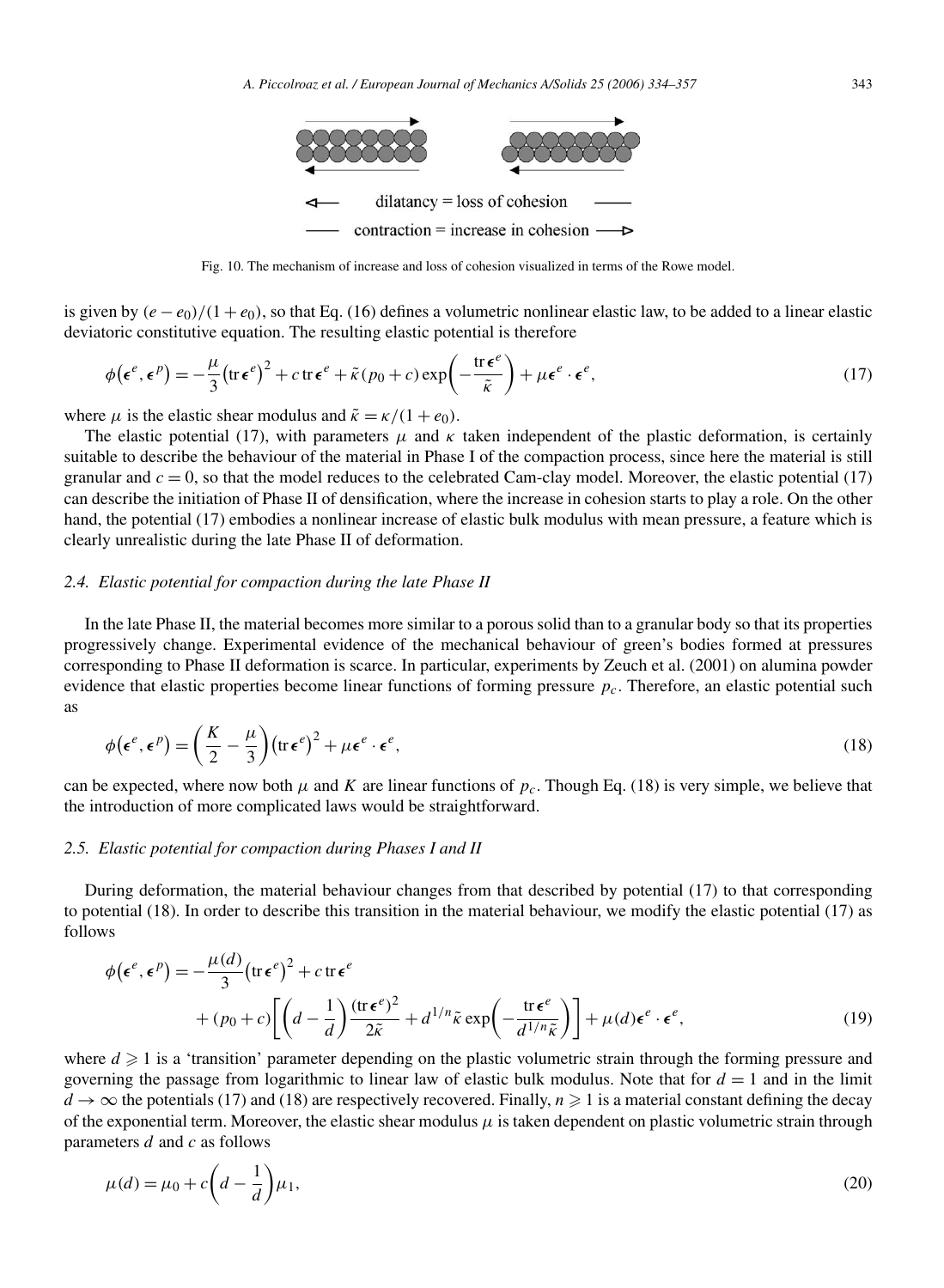where  $\mu_0$ , and  $\mu_1$  are positive material constants.

In conclusion, the nonlinear elastic stress/strain law may be obtained from Eq. (19) and results dependent on the plastic strain through *c* and *d* (the dependence is often omitted in the following for conciseness)

$$
\sigma = \left\{ -\frac{2}{3}\mu \operatorname{tr} \epsilon^e + c + (p_0 + c) \left[ \left( d - \frac{1}{d} \right) \frac{\operatorname{tr} \epsilon^e}{\tilde{\kappa}} - \exp \left( -\frac{\operatorname{tr} \epsilon^e}{d^{1/n} \tilde{\kappa}} \right) \right] \right\} I + 2\mu \epsilon^e. \tag{21}
$$

Taking the time derivative  $9$  of (21), we get the rate equations

$$
\dot{\sigma} = \mathbb{E}[\dot{\epsilon}^e] + \dot{c} \left[ 1 + \left( d - \frac{1}{d} \right) \frac{\text{tr}\,\epsilon^e}{\tilde{\kappa}} - \exp\left( -\frac{\text{tr}\,\epsilon^e}{d^{1/n}\tilde{\kappa}} \right) \right] \mathbf{I} + \dot{d} \frac{p_0 + c}{\tilde{\kappa}} \text{tr}\,\epsilon^e \left[ 1 + \frac{1}{d^2} - \frac{1}{nd^{1+1/n}} \exp\left( -\frac{\text{tr}\,\epsilon^e}{d^{1/n}\tilde{\kappa}} \right) \right] \mathbf{I} + \dot{\mu} \left( -\frac{2}{3} \text{tr}\,\epsilon^e \mathbf{I} + 2\epsilon^e \right),
$$
 (22)

where *c*,  $\dot{d}$ , and  $\dot{\mu}$  arise from elastoplastic coupling ( $\dot{c} = \dot{d} = \dot{\mu} = 0$  in the usual uncoupled models) and the elastic fourth-order tensor  $\mathbb E$ , together with its inverse  $\mathbb E^{-1}$  (restricted to the space of all symmetric tensors) are given by

$$
\mathbb{E} = \left[ -\frac{2}{3}\mu + K_t \right] I \otimes I + 2\mu I \underline{\overline{\otimes}} I, \qquad \mathbb{E}^{-1} = \frac{2\mu - 3K_t}{18\mu K_t} I \otimes I + \frac{1}{2\mu} I \underline{\overline{\otimes}} I,\tag{23}
$$

in which the tangent bulk modulus  $K_t$  depends on the plastic deformation through  $c$  and  $d$  and on the elastic deformation in the following way

$$
K_t = \frac{p_0 + c}{\tilde{\kappa}} \left[ d - \frac{1}{d} + d^{-1/n} \exp\left( -\frac{\text{tr}\,\epsilon^e}{d^{1/n}\tilde{\kappa}} \right) \right].\tag{24}
$$

We need now to specify the particular dependence of the transition parameter *d* on the forming pressure  $p_c$ . To this purpose, we note that, assuming the existence of a saturation threshold  $c_{\infty}$  for the value of the cohesion, the asymptotic behaviours of the bulk modulus  $K_t$ , Eq. (24), and the shear modulus  $\mu$ , Eq. (20), as  $d \rightarrow \infty$  are

$$
K_t \sim \frac{p_0 + c_{\infty}}{\tilde{\kappa}} d \quad \text{and} \quad \mu \sim c_{\infty} \mu_1 d,
$$
 (25)

respectively. Since experimental results by Zeuch et al. (2001) suggest that  $\mu$  and  $K_t$  become linear functions of  $p_c$ for large values of forming pressure, inspired by  $(25)$ , we assume for simplicity that parameter *d* is a linear function of forming pressure  $p_c$ , for values of pressure superior to the breakpoint threshold  $p_{cb}$ , so that

$$
d = 1 + B\langle p_c - p_{cb} \rangle,\tag{26}
$$

where  $B$  is a positive material parameter and the symbol  $\langle \rangle$  denotes the Macaulay brackets operator (defined for every scalar  $\alpha$  as  $\langle \alpha \rangle = (\alpha + |\alpha|)/2$ ).

It has to be noted that the determination of parameters  $B$ ,  $\mu_1$  and  $n$  is not easy. In principle, parameters  $B$  and  $\mu_1$  can be obtained matching the asymptotic behaviour (25) with experiments of the type performed by Zeuch et al. (2001). However, precise determination of elastic constants of green bodies is certainly difficult, moreover, *n* needs also to be determined. We have estimated  $B$ ,  $\mu_1$  on the basis of the experiments by Zeuch et al. (2001), finding the values  $B = 0.18 \text{ MPa}^{-1}$ ,  $\mu_1 = 64$ .

Regarding the constant *n*, we have plotted the evolution of the tangent elastic bulk modulus during a hypothetical isotropic compression test at different values of *n*. This has been made possible by employing Eq. (24) with *d* given by Eq. (26) and formula (32) for the cohesion *c* that will be introduced later. In this way,  $K_t$  depends on the forming pressure  $p_c$  (which has been taken coincident with  $-\text{tr } \sigma/3$ ) and on tr $\epsilon$ , which has been evaluated numerically solving the trace of Eq. (21). Results have been reported in Fig. 11 for  $n = \{1, 6, 60, 600\}$ , from which we note that for  $n = 1$ unphysical behaviours appear, but these are not any more evident starting from  $n = 6$ . In the absence of experimental results, we have taken  $n = 6$  in our analyses. We note also that sensitivity to this parameter becomes very low for values of *n* superior to 60, so that a refined determination of parameter *n* would require *ad hoc* experimental investigation.

<sup>&</sup>lt;sup>9</sup> Time is intended here as a loading parameter, while the material behaviour is assumed inviscid.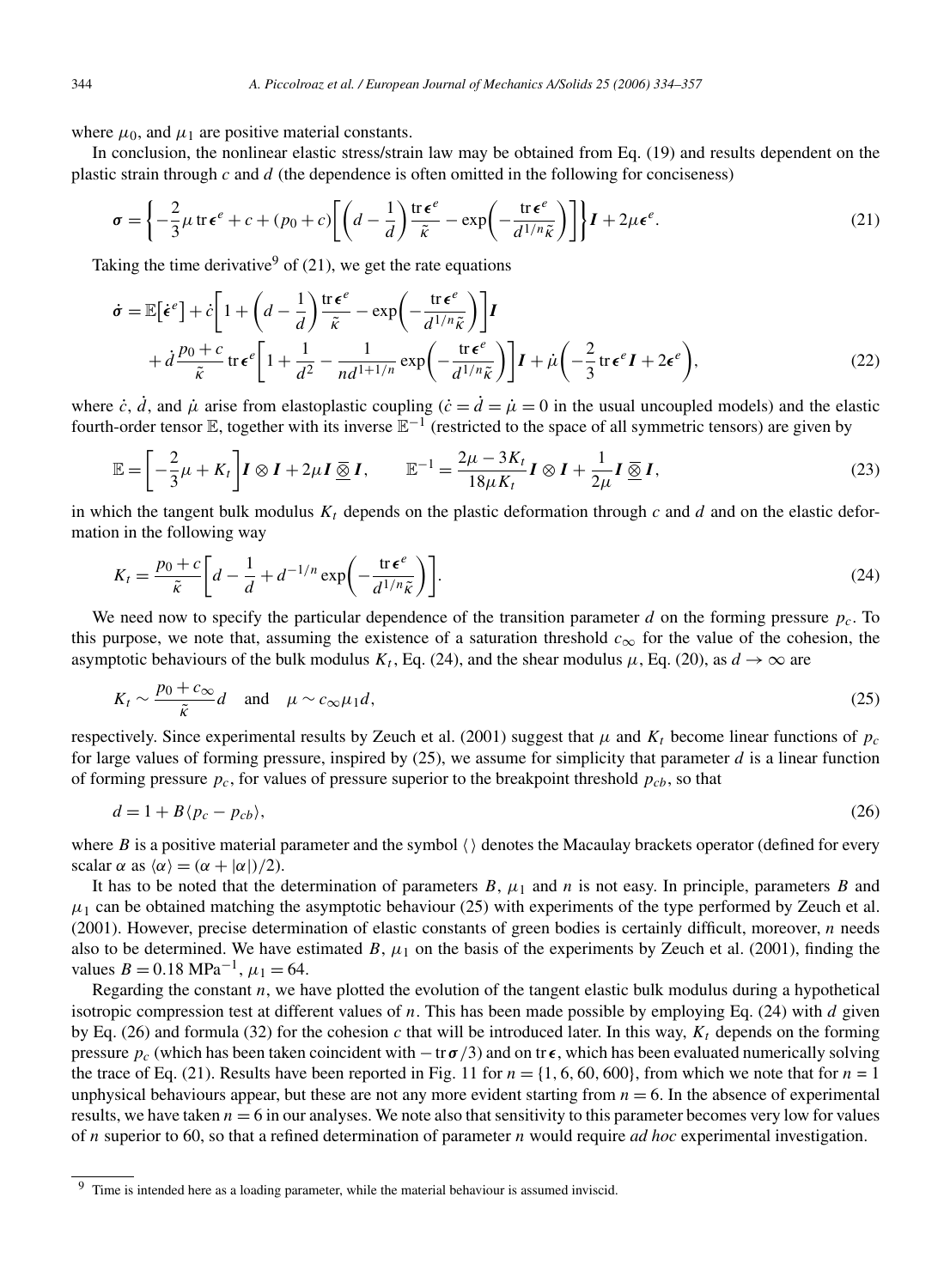

Fig. 11. Simulated evolution of tangent elastic bulk modulus during isotropic compression. Four values of *n* are considered: *n* = 1*,* 6*,* 60*,* 600.

#### *2.6. Two micromechanically-based hardening laws*

In order to further develop Eq. (22), evolution laws for the hardening parameters representing the forming pressure *pc* and the cohesion *c* are needed, providing the functional dependences of these parameters on the plastic deformation. At this point, recourse to micromechanical considerations and experimental evidence becomes necessary.

# 2.6.1. The relation between the forming pressure  $p_c$  and plastic volumetric strain

Parameter  $p_c$  is related to the plastic deformation and this relationship can be determined employing the micromechanical model proposed by Cooper and Eaton (1962). This takes into account the fundamental fact that compaction can be divided into the three phases mentioned in the Introduction. Based on statistical micromechanics and validated on several experimental results on ceramic powders, Cooper and Eaton (1962) provide a double-exponential law describing the first two phases of densification in terms of the relation between the plastic increment of void ratio  $\Delta e^p$ and the pressure parameter *pc*,

$$
-\frac{\Delta e^p}{e_0} = a_1 \exp\left(-\frac{\Lambda_1}{p_c}\right) + a_2 \exp\left(-\frac{\Lambda_2}{p_c}\right),\tag{27}
$$

where  $a_1, a_2, \Lambda_1$  and  $\Lambda_2$  are material (positive) constants. In particular, coefficients  $-e_0a_1$  and  $-e_0a_2$  denote the increment of void ratio that would be achieved at infinite pressure by each of the two processes of densification, so that  $0 < a_1 + a_2 \leq 1$ . Coefficients  $\Lambda_1$  and  $\Lambda_2$ , having the dimension of stress, indicate the magnitude of the pressure at which the particular process of deformation takes the maximum probability density.

Assuming incompressibility of the grain constituents, $10$  the plastic volumetric deformation is related to the plastic void ratio increment according to the rule

$$
\Delta e^p = (1 + e_0) \operatorname{tr} \epsilon^p,\tag{28}
$$

therefore, we get from Eq. (27)

$$
\operatorname{tr} \epsilon^p = -\tilde{a}_1 \exp\left(-\frac{\Lambda_1}{p_c}\right) - \tilde{a}_2 \exp\left(-\frac{\Lambda_2}{p_c}\right),\tag{29}
$$

where  $\tilde{a}_i = e_0 a_i / (1 + e_0)$ ,  $i = 1, 2$ .

The hardening rule (29) is calibrated to describe uniaxial strain experiments, in which the permanent volumetric deformation has been measured at various forming pressures. In particular, taking the values *Λ*<sup>1</sup> = 1*.*8 MPa, *Λ*<sup>2</sup> = 40 MPa,  $\tilde{a}_1 = 0.37$ ,  $\tilde{a}_2 = 0.12$  gives the excellent interpolation presented in Fig. 12, where the volumetric plastic strain tr $\epsilon^p$  is reported versus the hardening parameter  $p_c$ . It may be noted that we restrict the attention to the doubleexponential law (29) for simplicity, but it would certainly not be difficult to include more complicated relationships,

 $10$  Ceramic powders are usually obtained through spray-drying and are formed by granules with dimensions ranging between 50 and 200  $\mu$ m, coated with the binder system. Granules are themselves aggregates of crystals having dimensions on the order of 1 µm. The crystals are here assumed to be incompressible, while compressibility of granules is due to their internal voids.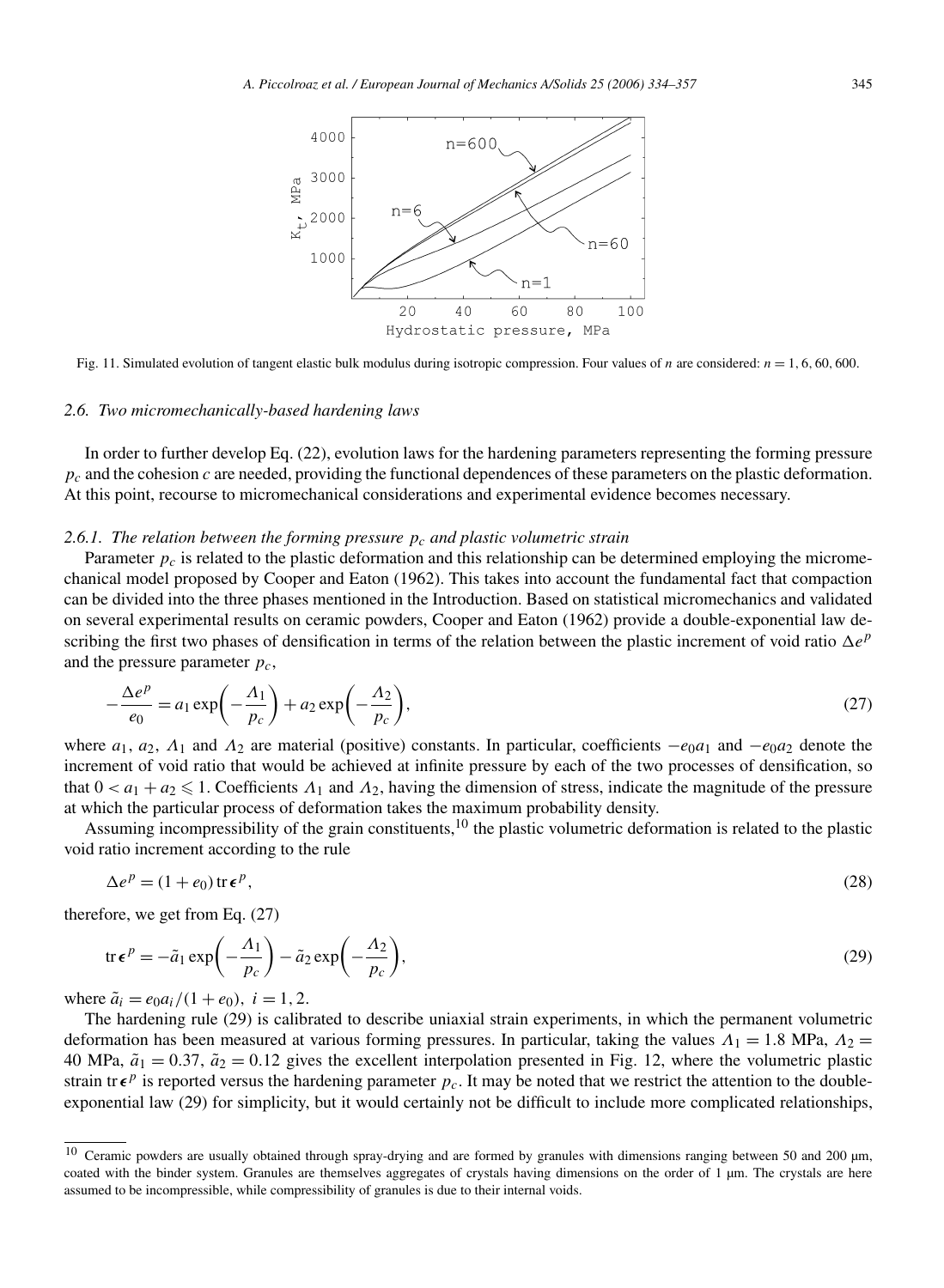

Fig. 12. Plastic volumetric strain as a function of the forming pressure *pc*. Experimental data relative to M KMS-96 alumina powder are compared with the model by Cooper and Eaton (1962) (solid line).

which – as suggested by Cooper and Eaton – could include an arbitrary number of exponentials and therefore describe also the third phase of compaction behaviour.

Eq. (29) defines an implicit relation between the plastic deformation tr  $\epsilon^p$  and the forming pressure  $p_c$ , which becomes explicit in terms of rates. In particular, the rate of Eq. (29) gives

$$
\dot{p}_c = -\frac{p_c^2}{\tilde{a}_1 A_1 \exp(-A_1/p_c) + \tilde{a}_2 A_2 \exp(-A_2/p_c)} \operatorname{tr} \dot{\epsilon}^p,
$$
\n(30)

providing the first hardening rule.

## *2.6.2. Modelling the increase of cohesion*

Concerning the dependence of cohesion  $c$  on the forming pressure  $p_c$ , we could recourse to models of adhesion between particles. We note that the celebrated JKR model (Johnson et al., 1971) (and also variants like for instance the DMT model) is not applicable in our case, since the ceramic granules considered here are highly plastic and the adhesion force cannot be treated as independent of the granule deformation. It seems more appropriate to recourse to the Bowden and Tabor (1950) model for adhesion between surfaces in contact. In this model, the cohesion depends on the real contact area and therefore on the normal pressure. Assuming a Herzian contact between spheres and that the cohesion  $c$  is a linear function of the contact area, the following relationship

$$
c \sim p^{2/3},\tag{31}
$$

is found, in which *p* is the contact pressure. The major concern with condition (31) is that it does not predict a limit for the increase of adhesion with pressure, which is a clear experimental evidence. More in detail, our experimental results reported in Fig. 3 can be manipulated employing our model and expressed in terms of cohesion *c* versus the forming pressure *pc*. The results are shown in Fig. 13, where interpolation using the Bowden and Tabor approximation (31) is also reported (dashed). The solid line in the figure is obtained employing the following law

$$
c = c_{\infty} \left[ 1 - \exp\left(-\Gamma \langle p_c - p_{cb} \rangle \right) \right],\tag{32}
$$

where  $p_{cb}$  is the breakpoint pressure,  $c_{\infty}$  and  $\Gamma$  are two positive material parameters, the former defining the limit value of cohesion reached after substantial plastic deformation, the latter related to the 'velocity of growth' of cohesion. The values  $\Gamma = 0.026 \text{ MPa}^{-1}$ ,  $c_{\infty} = 2.3 \text{ MPa}$ , and  $p_{cb} = 3.2 \text{ MPa}$  have been found to provide an excellent interpolation of experimental data. Note that the Macaulay brackets operator is needed since the cohesion is null before the threshold value defined by the breakpoint pressure is attained.

Taking now the rate of Eq. (32) and using (30) yields

$$
\dot{c} = \xi_2 \operatorname{tr} \dot{\epsilon}^p,\tag{33}
$$

where

$$
\xi_2 = -\frac{c_{\infty} H (p_c - p_{cb}) \exp[-\Gamma(p_c - p_{cb})] p_c^2}{\tilde{a}_1 A_1 \exp(-A_1/p_c) + \tilde{a}_2 A_2 \exp(-A_2/p_c)},
$$
\n(34)

providing the second hardening rule. Note that symbol *H* in Eq. (34) denotes the Heaviside step function (defined for every scalar  $\alpha$  as  $H(\alpha) = 1$ , if  $\alpha \ge 0$ ,  $H(\alpha) = 0$  otherwise).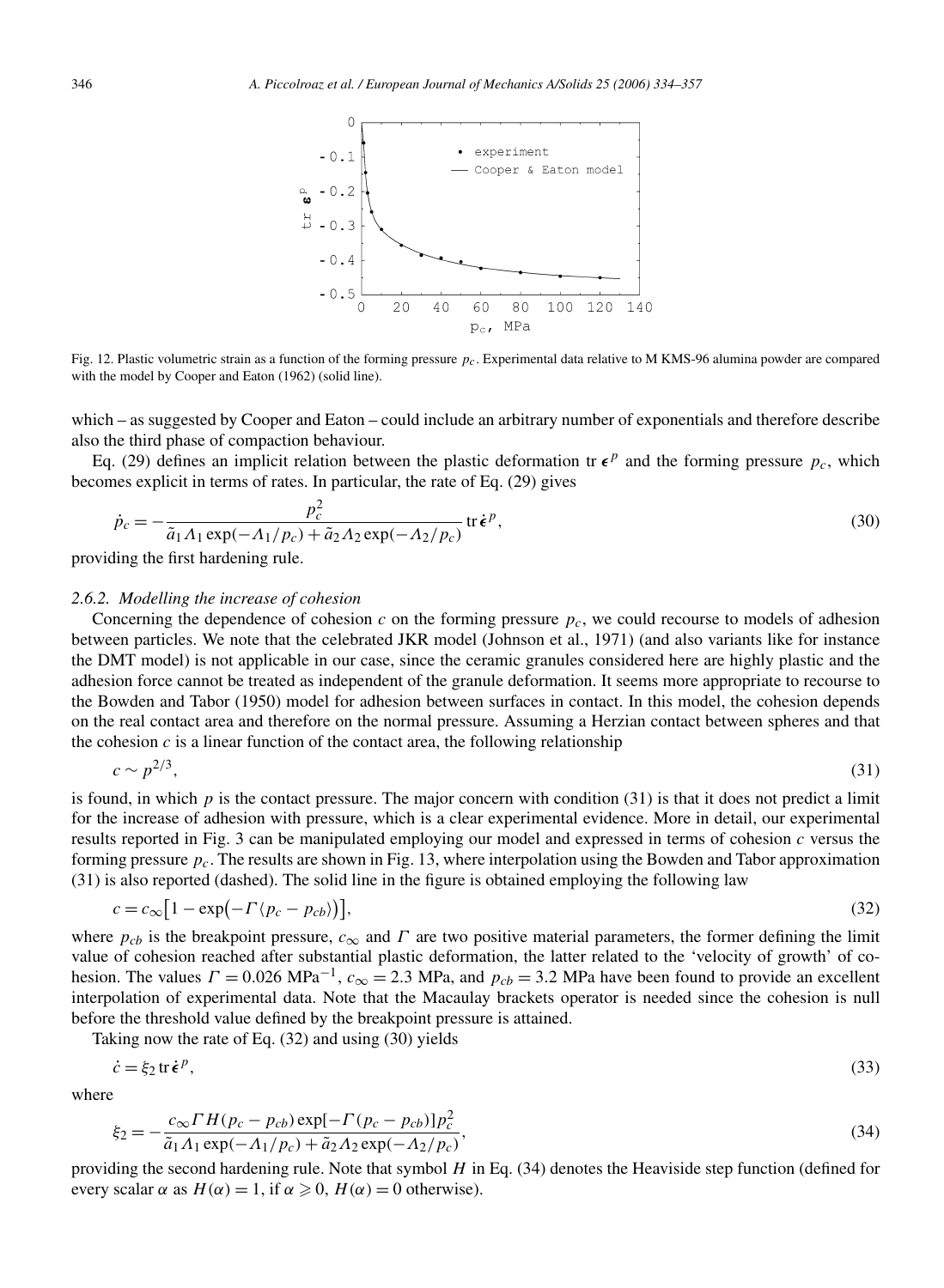

Fig. 13. Variation of the cohesion *c* as a function of the forming pressure *pc*. Experimental results relative to M KMS-96 alumina powder are compared to our model (32) (solid line) and to that by Bowden and Tabor (1950) (dashed line).

#### *2.7. The elastoplastic coupling in rate form*

Taking the time derivative of Eqs. (26) and (20) and considering Eq. (30) we obtain the dependence of elastic parameters on plastic strain in rate form

$$
\dot{d} = \xi_3 \operatorname{tr} \dot{\epsilon}^p, \quad \text{and} \quad \dot{\mu} = \xi_4 \operatorname{tr} \dot{\epsilon}^p,\tag{35}
$$

where

$$
\xi_3 = -\frac{BH(p_c - p_{cb})p_c^2}{\tilde{a}_1 A_1 \exp(-A_1/p_c) + \tilde{a}_2 A_2 \exp(-A_2/p_c)},
$$
  
\n
$$
\xi_4 = \left(d - \frac{1}{d}\right) \mu_1 \xi_2 + c \left(1 + \frac{1}{d^2}\right) \mu_1 \xi_3.
$$
\n(36)

Employing the evolution equations (33) and (35) into the stress rate equations (22), we may write

$$
\dot{\boldsymbol{\sigma}} = \mathbb{E}\big[\dot{\boldsymbol{\epsilon}}^e\big] + \mathbb{P}\big[\dot{\boldsymbol{\epsilon}}^p\big],\tag{37}
$$

where the fourth-order tensor  $\mathbb P$  defines the contribution of the elastoplastic coupling, in the sense that  $\mathbb P$  is null in the usual, uncoupled plasticity and is defined as

$$
\mathbb{P} = \xi_5 I \otimes I + 2\xi_4 \epsilon^e \otimes I,\tag{38}
$$

in which

$$
\xi_5 = -\frac{2}{3}\xi_4 \operatorname{tr} \epsilon^e + \xi_2 \left[ 1 + \left( d - \frac{1}{d} \right) \frac{\operatorname{tr} \epsilon^e}{\tilde{\kappa}} - \exp \left( -\frac{\operatorname{tr} \epsilon^e}{d^{1/n} \tilde{\kappa}} \right) \right] + \xi_3 \frac{p_0 + c}{\tilde{\kappa}} \operatorname{tr} \epsilon^e \left[ 1 + \frac{1}{d^2} - \frac{1}{nd^{1+1/n}} \exp \left( -\frac{\operatorname{tr} \epsilon^e}{d^{1/n} \tilde{\kappa}} \right) \right],
$$
(39)

when elastoplastic coupling occurs.

Introducing now the 'irreversible' (in an infinitesimal stress cycle) strain rate

$$
\dot{\epsilon}^i = \mathbb{G}\big[\dot{\epsilon}^p\big],\tag{40}
$$

in which

$$
\mathbb{G} = I \underline{\overline{\otimes}} I - \mathbb{E}^{-1} \mathbb{P} = I \underline{\overline{\otimes}} I + \xi_6 I \otimes I + \xi_7 \epsilon^e \otimes I,
$$
\n(41)

with

$$
\xi_6 = -\frac{\xi_5}{3K_t} - \frac{2\mu - 3K_t}{9\mu K_t} \xi_4 \operatorname{tr} \epsilon^e, \qquad \xi_7 = -\frac{\xi_4}{\mu},\tag{42}
$$

we may transform the rate equation (37) into the equivalent form

$$
\dot{\sigma} = \mathbb{E}[\dot{\epsilon}] - \mathbb{E}[\dot{\epsilon}^i].
$$
\n(43)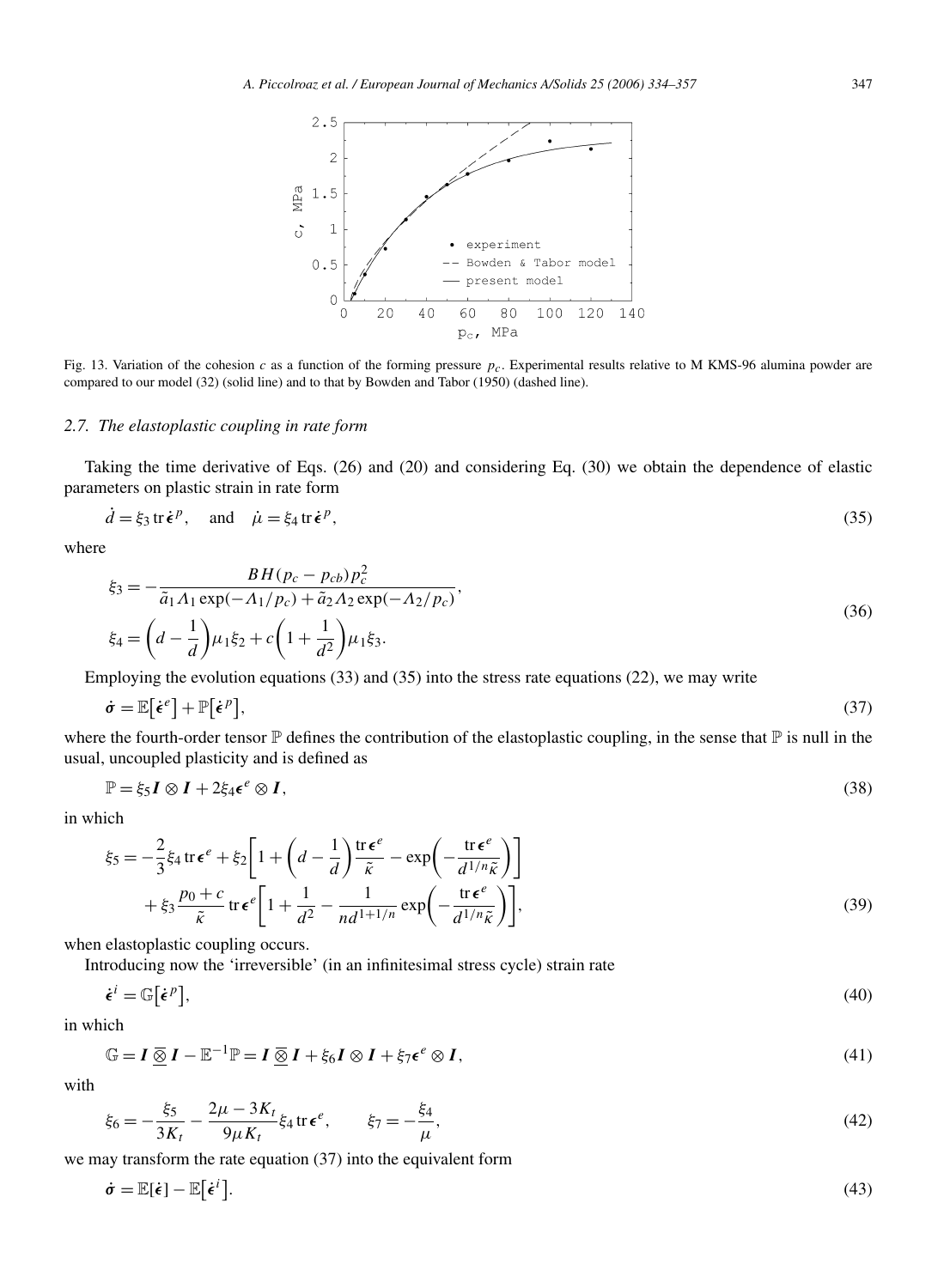

Fig. 14. Irreversible and plastic rate deformations, with reference to volumetric deformation.

Since tensor G is assumed positive definite, implying that

$$
\dot{\epsilon}^i \cdot \dot{\epsilon}^p > 0,\tag{44}
$$

the inverse of  $\mathbb G$  is given by

$$
\mathbb{G}^{-1} = I \,\overline{\otimes}\, I + \xi_8 I \otimes I + \xi_9 \epsilon^e \otimes I,\tag{45}
$$

where

$$
\xi_8 = -\frac{\xi_6}{1 + 3\xi_6 + \xi_7 \operatorname{tr} \epsilon^e}, \qquad \xi_9 = -\frac{\xi_7}{1 + 3\xi_6 + \xi_7 \operatorname{tr} \epsilon^e}.
$$
\n(46)

The irreversible deformation rate  $\dot{\epsilon}^i$  defined by Eq. (40) is the rate of deformation which is not recovered in an infinitesimal stress cycle. This should not be confused with the plastic deformation rate  $\dot{\epsilon}^p$ , which can be only detected upon unloading at zero stress. This concept is illustrated in Fig. 14 with reference to a hypothetical volumetric stress/strain law, where the rate deformation at unloading E−1[*σ*˙] is also indicated. Due to the plastic increase in elastic stiffness, we note that (22) implies that the plastic  $\dot{\epsilon}^p$  and inelastic  $\dot{\epsilon}^i$  rates are different.

#### *2.8. Flow rule*

A crucial point is now the definition of the flow rule, that following Bigoni (2000) is assumed to govern the irreversible strain rate (instead of the plastic, see Gajo et al., 2004, for a discussion on this issue)

$$
\dot{\epsilon}^i = \dot{\lambda} P. \tag{47}
$$

Experimental evidence for granular materials supports the use of a deviatoric associative flow rule, which is adopted here. Therefore, tensor *P* is related to the yield function gradient *Q* through

$$
P = Q - \frac{\epsilon(1 - \Phi) \operatorname{tr} Q}{3} I, \quad 0 \leqslant \epsilon \leqslant 1,
$$
\n<sup>(48)</sup>

where  $\epsilon$  is a parameter governing the entity of volumetric nonassociativity, so that  $\epsilon = 0$  gives the associative flow rule. All the indirect evidence points to flow rule nonassociativity for ceramic powders, so that we feel that Eq. (48) is appropriate; however, experimental evidence for alumina powder is not available and associativity will be assumed for simplicity in the following numerical simulations.

The rate constitutive equations can now be obtained via Prager's consistency, so that  $\dot{F} = 0$  during plastic deformation. Imposing this condition suggests the following definition of hardening modulus

$$
h = -\frac{1}{\lambda} \left( \frac{\partial F}{\partial p_c} \dot{p}_c + \frac{\partial F}{\partial c} \dot{c} \right),\tag{49}
$$

which is positive in the case of hardening, negative for softening and null for ideally plastic behaviour. The derivatives of *F* with respect to the hardening parameters  $p_c$  and *c* appearing in Eq. (49) are given by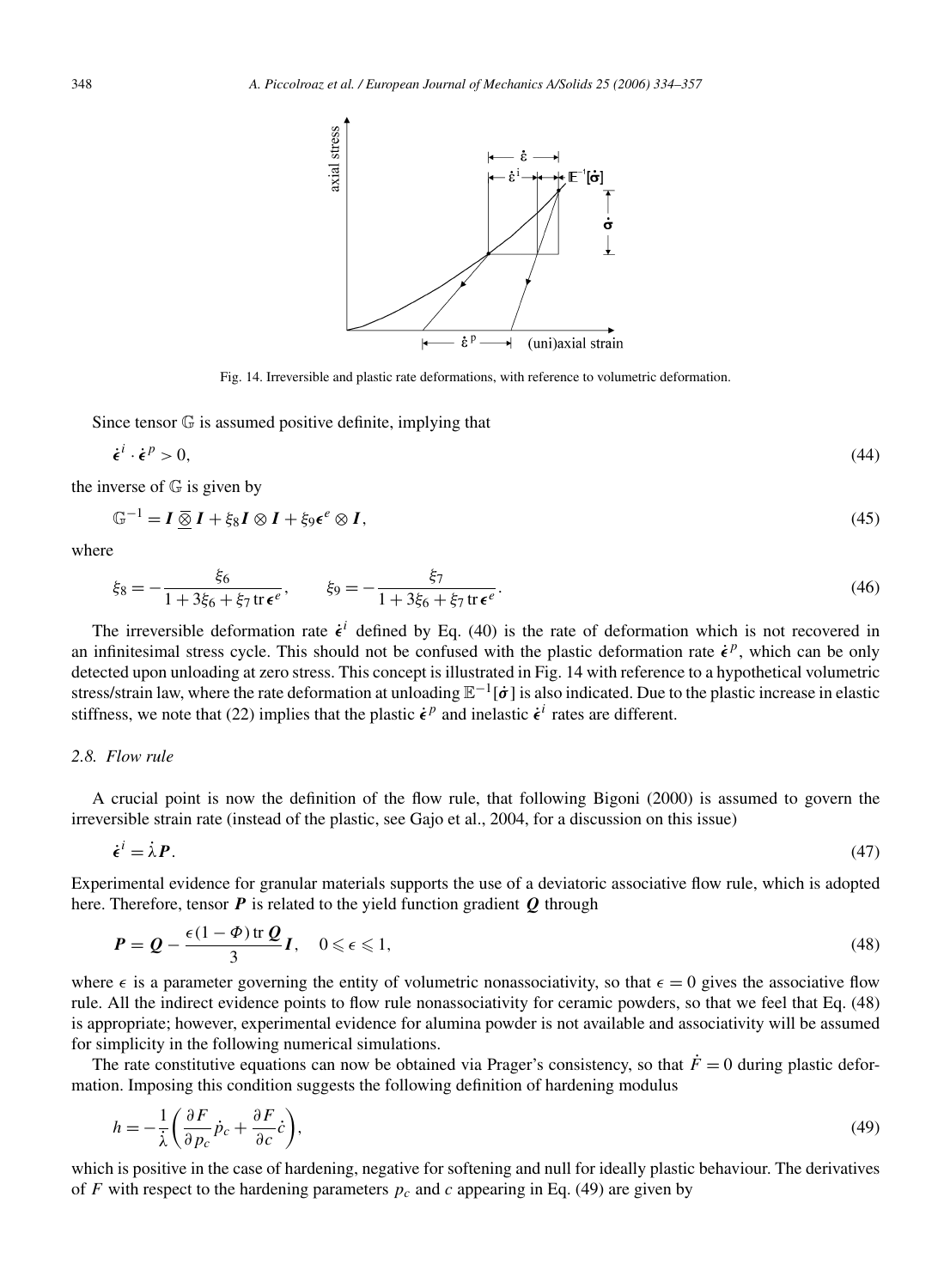$$
\frac{\partial F}{\partial p_c} = -M \sqrt{(\Phi - \Phi^m) [2(1 - \alpha)\Phi + \alpha]}
$$
  
+ 
$$
M \frac{p_c(p + c)}{(p_c + c)^2} \frac{(1 - m\Phi^{m-1}) [2(1 - \alpha)\Phi + \alpha] + 2(1 - \alpha)(\Phi - \Phi^m)}{2\sqrt{(\Phi - \Phi^m) [2(1 - \alpha)\Phi + \alpha]}}
$$
 (50)

and

$$
\frac{\partial F}{\partial c} = -M \frac{p_c(p_c - p)}{(p_c + c)^2} \frac{(1 - m\Phi^{m-1})[2(1 - \alpha)\Phi + \alpha] + 2(1 - \alpha)(\Phi - \Phi^m)}{2\sqrt{(\Phi - \Phi^m)[2(1 - \alpha)\Phi + \alpha]}}.
$$
(51)

# *2.9. The final rate equations*

Employing definition (49) into Prager's consistency yields the elastoplastic rate equations

$$
\dot{\sigma} = \begin{cases} \mathbb{E}[\dot{\epsilon}] - \frac{\langle \mathbf{Q} \cdot \mathbb{E}[\dot{\epsilon}]\rangle}{h + \mathbf{Q} \cdot \mathbb{E}[\mathbf{P}]} & \text{if } F(\sigma, p_c, c) = 0, \\ \mathbb{E}[\dot{\epsilon}] & \text{if } F(\sigma, p_c, c) < 0. \end{cases}
$$
(52)

It may be noted that the elastoplastic tangent operator becomes symmetric in the specific case of the associative flow rule,  $P = Q$ .

# **3. Numerical simulations**

The proposed constitutive model was implemented into UMAT, the subroutine available within the commercial finite element code ABAQUS (Ver. 6.3; Hibbitt, Karlsson & Sorensen, 2002, Pawtucket, RI, USA). The employed numerical integration scheme was the so-called 'cutting-plane algorithm', proposed by Simo and Ortiz (1985), Ortiz and Simo (1986), Simo and Hughes (1987). A full Newton–Rapson scheme has been employed for the solution of the nonlinear finite element problem. Parameters of the model employed for the simulations are summarized in Table 1.

#### *3.1. Forming of tablets*

Simulations of uniaxial deformation of cylindrical samples, or, in other words, forming of tablets, are reported in Fig. 15, together with our experimental results, marked by spots. In the figure the applied vertical load (in kN) is reported versus the vertical displacement (in mm) and different forming pressures, equal to {60*,* 80*,* 100*,* 120} MPa, have been considered. The fact that the experiments are correctly simulated employing the finite element discretisation should be considered as a successful feedback on the 'consistency' of the model and its implementation. Moreover, we note that the model describes the progressive increase in elastic stiffness (visible at unloading) in qualitative and quantitative agreement with experimental data.

> Table 1 Values of material parameters estimated from experiments on alumina powder 392 Martoxid KMS-96 Material parameters defining the yield surface  $m = 2, \alpha = 0.1, \beta = 0.19, \gamma = 0.9, M = 1.1$ Elastic logarithmic bulk modulus  $\kappa = 0.04$ Material parameters defining the hardening rule (29)  $Λ_1 = 1.8$  MPa,  $Λ_2 = 40$  MPa,  $\tilde{a}_1 = 0.37$ ,  $\tilde{a}_2 = 0.12$ Material parameters defining the hardening rule (32)  $\Gamma = 0.026 \text{ MPa}^{-1}$ ,  $c_{\infty} = 2.3 \text{ MPa}$ ,  $p_{cb} = 3.2 \text{ MPa}$ Material parameters defining coupling rules (26) and (20)  $B = 0.18 \text{ MPa}^{-1}$ ,  $n = 6$ ,  $\mu_0 = 1 \text{ MPa}$ ,  $\mu_1 = 64$ Material parameter defining the flow rule  $\epsilon = 0$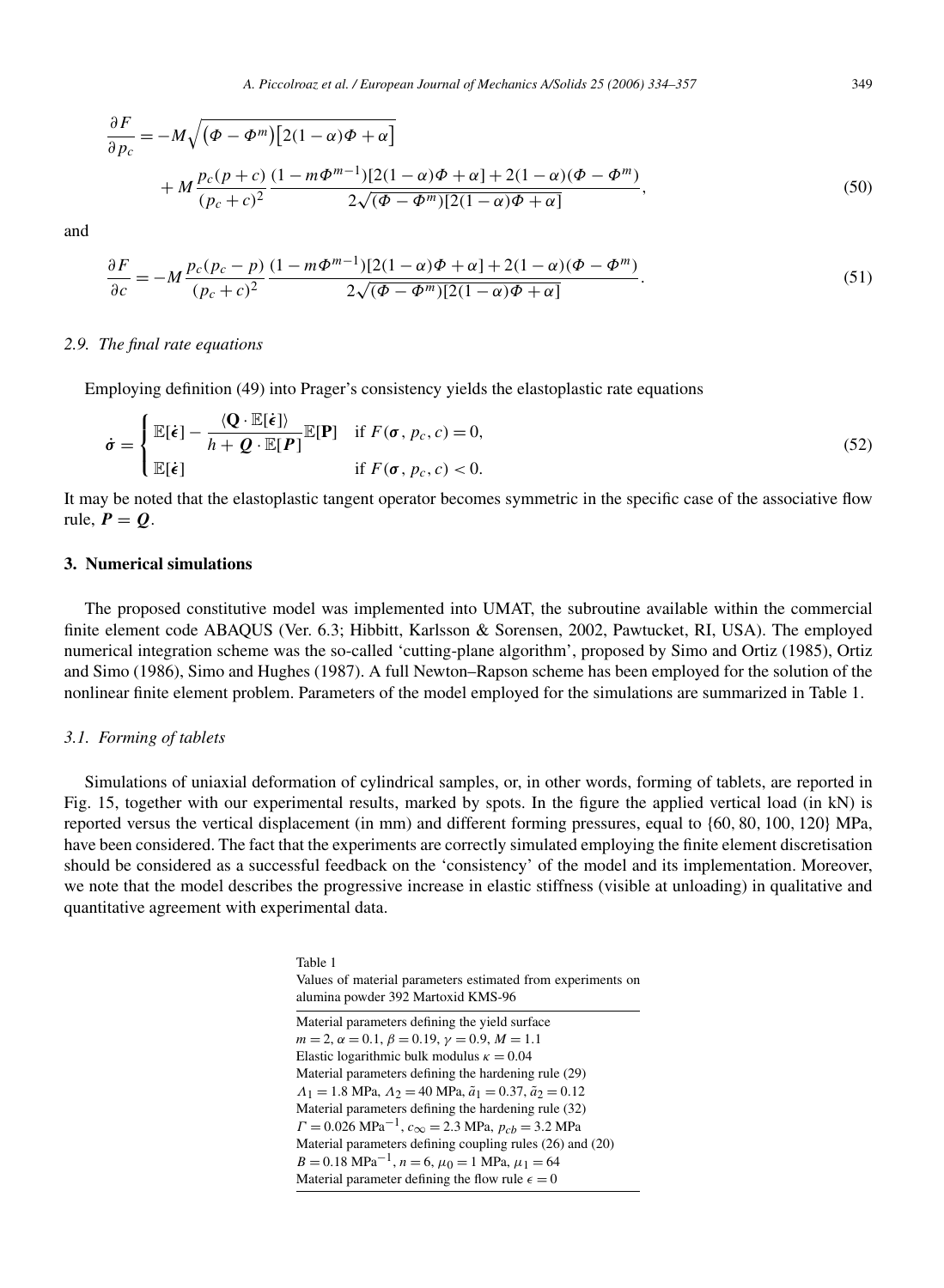

Fig. 15. Experimental (data relative to M KMS-96 alumina powder) and simulated load vs. displacement curves for tablets formed at various final pressures: 60 (a), 80 (b), 100 (c), and 120 MPa (d).



Fig. 16. Geometry of the formed piece (dimensions in mm).



Fig. 17. Photograph of the formed green piece (5 g of M KMS-96 alumina powder has been used and a final mean pressure of 100 MPa has been reached).

# *3.2. Forming of a simple ceramic piece*

Numerical simulations were performed to describe forming of the (axisymmetric) piece geometrically described in Fig. 16 and shown as a green body after forming in Fig. 17.

In particular, four pieces have been formed at a final mean pressure of 100 MPa, starting from 5 g of the M KMS-96 alumina powder employed in all our experiments. The axisymmetric mesh, employing 4-node elements (CAX4), used in the simulations is shown in Fig. 18.

The following assumptions have been introduced to simulate the entire forming process:

- the die is rigid;
- friction is neglected at the contact between powder and die walls;
- the initial configuration is that shown meshed in Fig. 18.

After the initial state, defined by given initial values of void ratio and confining pressure ( $e_0 = 2.129$  and  $p_0 =$ 0*.*063 MPa), has been prescribed, the loading history is assigned, in terms of the following three sequential steps: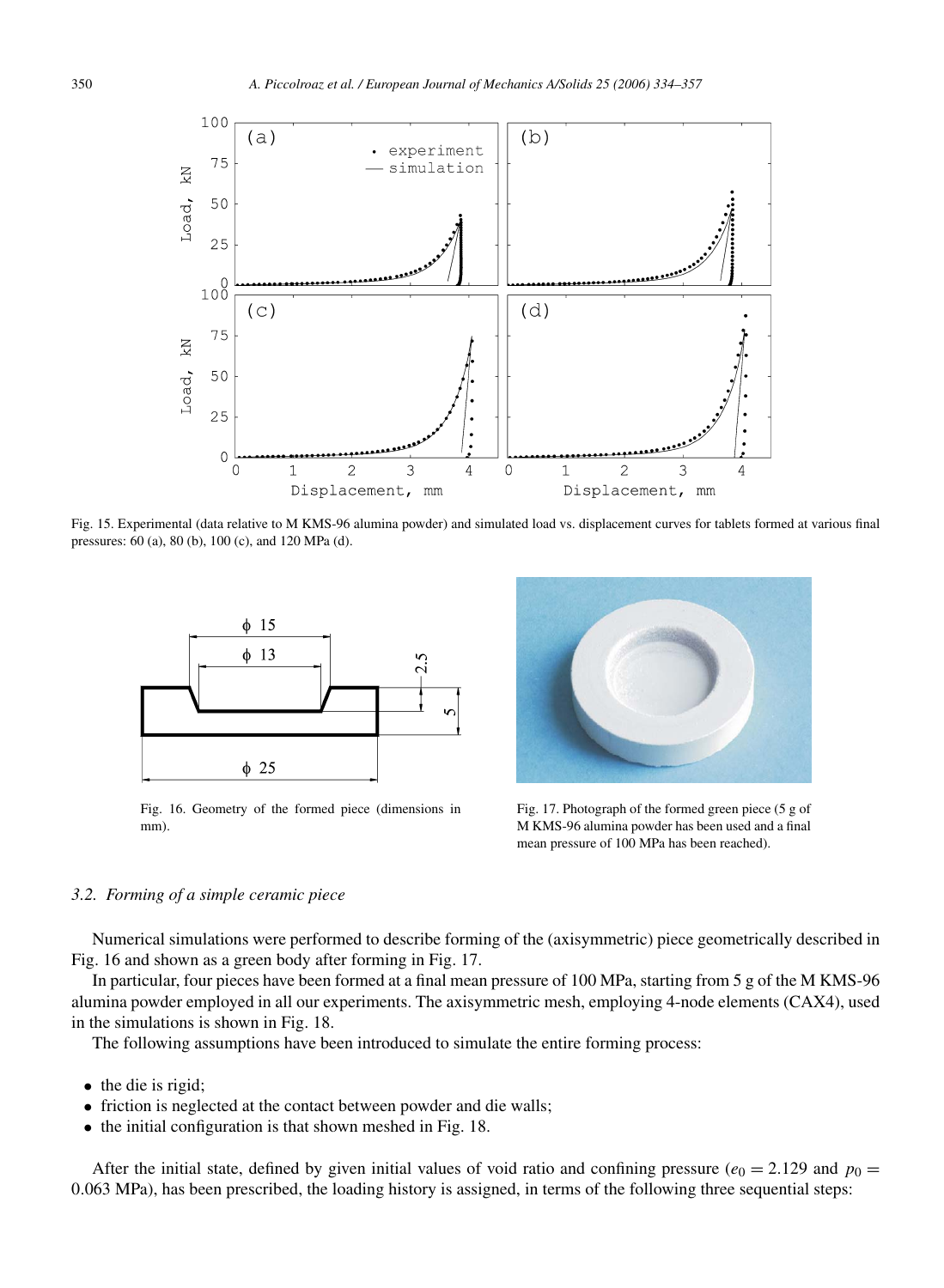

Fig. 18. Initial mesh. Fig. 19. Initial and deformed (step 3) meshes.

- 1. forming is prescribed by imposing the motion of the upper part of the boundary (3.78 mm, corresponding to the value measured during forming at the final load of 50 kN);
- 2. unloading is simulated by prescribing null forces on the upper part of the boundary;
- 3. ejection is simulated by prescribing null forces on all the boundary.

The final deformed mesh (at the end of step 3), is reported in Fig. 19 superimposed on the initial mesh. It can be noted from the figure that the elements near the corner of the punch are excessively distorted so that results in this zone should be considered with caution. Comparing the meshes, it can be observed that the deformation suffered by the piece is moderately large.

The hydrostatic stress component *p* (taken positive when compressive, upper part in the figure), the Mises stress *q* (central part in the figure) and the void ratio *e* (lower part in the figure) are reported in Fig. 20 at the end of step 1, in Fig. 21 at the end of step 2, and in Fig. 22 at the end of step 3.

Regarding Fig. 20 (representative of step 1) we may note that, excluding the small, unrepresentative zone near the corner of the punch, the hydrostatic stress *p* ranges between 40 and 100 MPa and the Mises stress *q* between 25 and 120 MPa, evidencing a high stress inhomogeneity.

Considering Fig. 21 (representative of step 2) it may be important to note that residual stress is definitely high, due to the lateral constraint (provided by the walls of the mold), still present at the end of step 2. The knowledge of the lateral stress is important for practical purposes since the force needed for the ejection of the final piece can be estimated from this value employing the Coulomb friction law. In particular, a rough, but simple evaluation can be immediately obtained from numerical output at the end of step 2 employing the formula

*ejection force* = *α* tan*φ (mean lateral stress* × *lateral surface of the piece),*

where  $\phi$  is the powder friction angle (equal to 32° in our case) and  $\alpha$  is a coefficient dependent on the roughness of the die wall and ranging between 0 and 1.

Regarding Fig. 22 (representative of step 3), we note that *p* and *q* represent, in terms of hydrostatic stress and Mises stress components, the residual stress distribution in the green body at the end of forming.

Excluding again the unrepresentative zone near the corner of the punch, the hydrostatic stress *p* ranges now between −1*.*5 and 6 MPa and the Mises stress *q* between 1 and 6 MPa. Moreover, the void ratio varies between 0.6 and 0.9. It can be noted that the minimum void ratio is not associated with the maximum residual mean stress, it is rather associated with the maximum mean stress reached during loading (step 1). The results suggest also that two oblique zones of material are formed, the outer of which is subject to high compressive mean stresses, whereas the inner is subject to tensile stresses, creating a sort of truss-like mechanism. This can be considered representative of a situation where the tensile stresses tend to open possible microcracks, leading to defects formation in the green. It is however worth remembering that, even in the absence of macro defects, the mechanical behaviour of the green and the shrinkage during future sintering are deeply affected by the inhomogeneities in the residual stress and density distributions.

From the comparison reported in Fig. 19 between the initial mesh and that at the end of step 3, it becomes now possible to evaluate the springback effect. In contrast to the prediction of the simple model employed by Piccolroaz et al. (2002), it can be noted that now the model correctly predicts that the springback effect and the shape distortion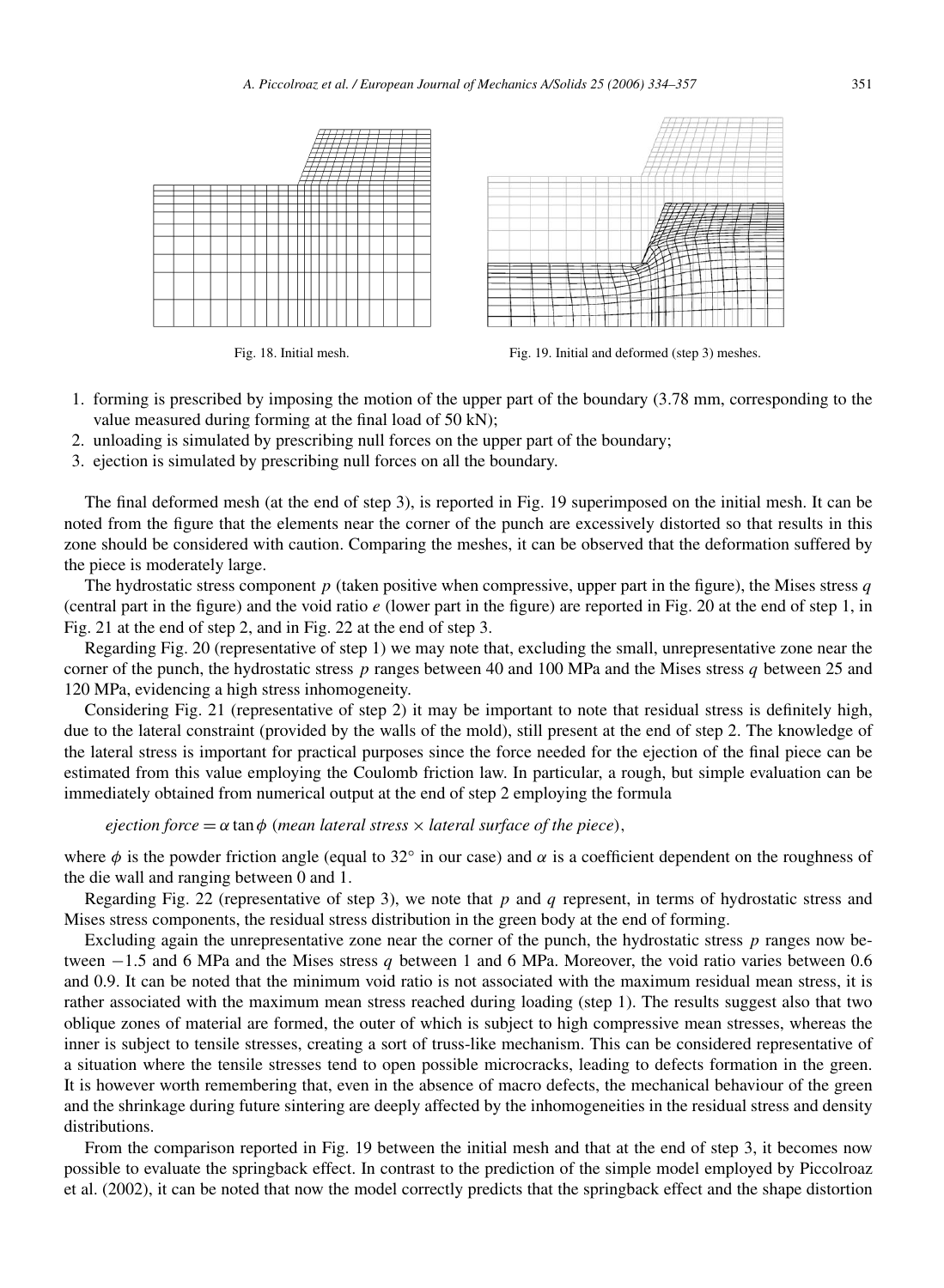

*q* (MPa, central part), and void ratio *e* (lower part) distributions at the end of step 1 (after loading).

Fig. 21. Hydrostatic stress *p* (MPa, upper part), Mises stress *q* (MPa, central part), and void ratio *e* (lower part) distributions at the end of step 2 (after punch removal).

are very small. In particular, the final diameter of the piece is estimated to be 0.1 mm larger than the inner diameter of the die, in agreement with our experimental observations.

The cohesion *c* attained by the material at the end of the overall process is shown in Fig. 23, upper part, whereas the elastic properties of the final piece are reported in Fig. 23 (central and lower parts, respectively), in terms of tangent bulk modulus  $K_t$  and shear modulus  $\mu$ . The inhomogeneity of the elastic properties evidenced in Fig. 23 is obviously a consequence of elastoplastic coupling. This effect and also the increase in cohesion have not been modelled in the simple analysis presented by Piccolroaz et al. (2002). It may be observed by comparing the maps shown in Fig. 23 with the map of hydrostatic stress p at the end of step 1 (Fig. 20, upper part) that there is a strong relation between mechanical properties gained by the material in the final piece and the mean stress reached during loading. This results from our analyses to represent the most important parameter in the entire forming process.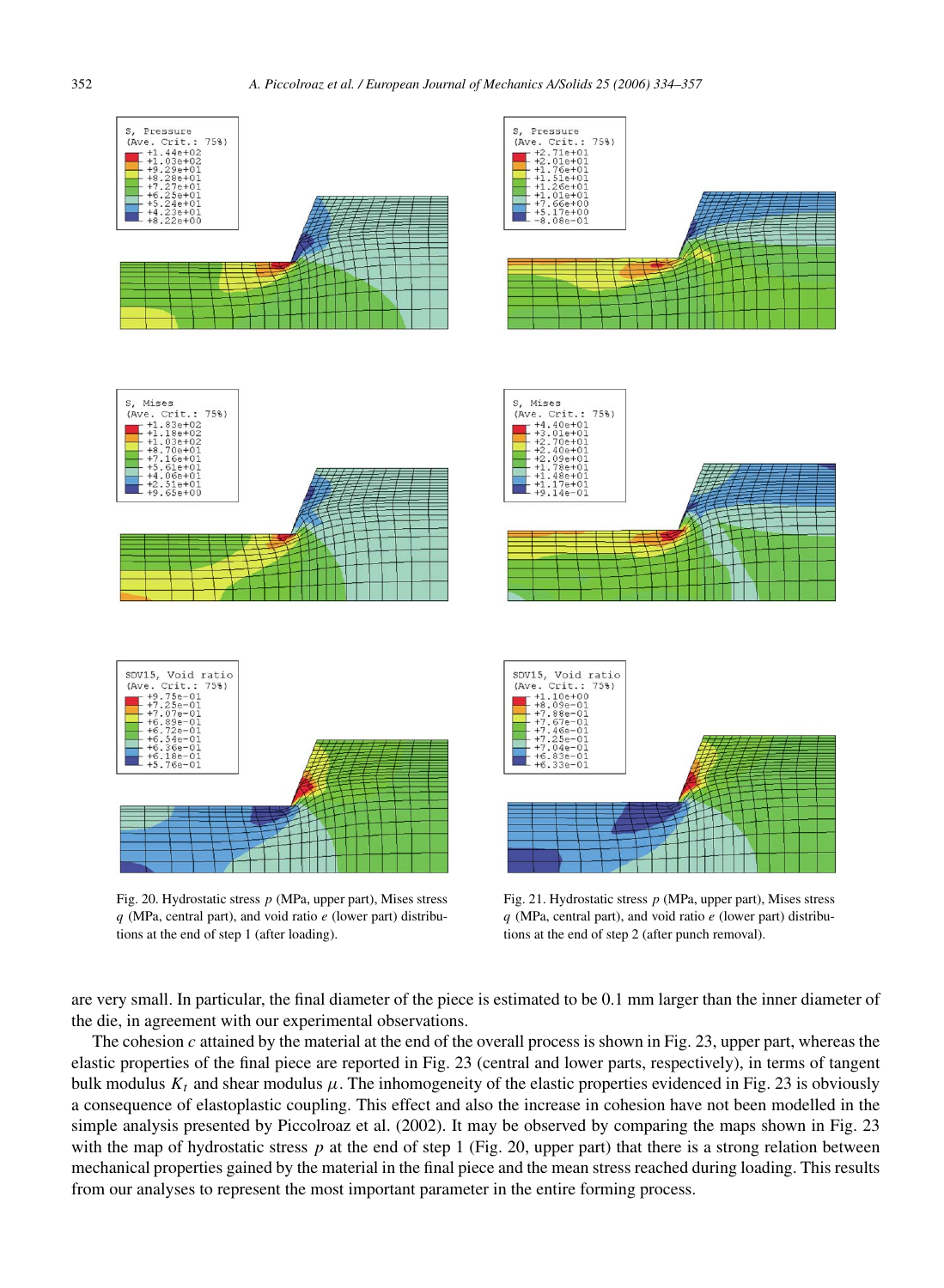



Fig. 22. Hydrostatic stress *p* (MPa, upper part), Mises stress *q* (MPa, central part), and void ratio *e* (lower part) distributions at the end of step 3 (in the green piece).

Fig. 23. Distribution of cohesion *c* (MPa, upper part), bulk modulus  $K_t$  (MPa, central part), and shear modulus  $\mu$  (MPa, lower part) at the end of step 3 (in the green piece).

Experimental and simulated load displacement curves during forming (employing natural and semilogarithmic representations) are compared in Fig. 24, together with the results obtained by Piccolroaz et al. (2002) included (dashed) in the figure. Beyond the excellent agreement, it may be instructive to compare the present numerical simulation with that performed by Piccolroaz et al. (2002) employing a simple model. First, we note that the simple model approximately describes two straight lines, whereas the present model describes a curved line, much closer to the experimental results. Second, we may speculate on the limits of the approach presented by Piccolroaz et al. (2002) and of many similar models available in the literature; in particular, the modelling can be accurate enough, if intended to predict a 'global' force-displacement curve like that reported in Fig. 24. On the other hand, the simple model does not predict increase in cohesion and dependence of elastic properties on plastic deformation, so that the internal stress and strain distributions result almost completely different.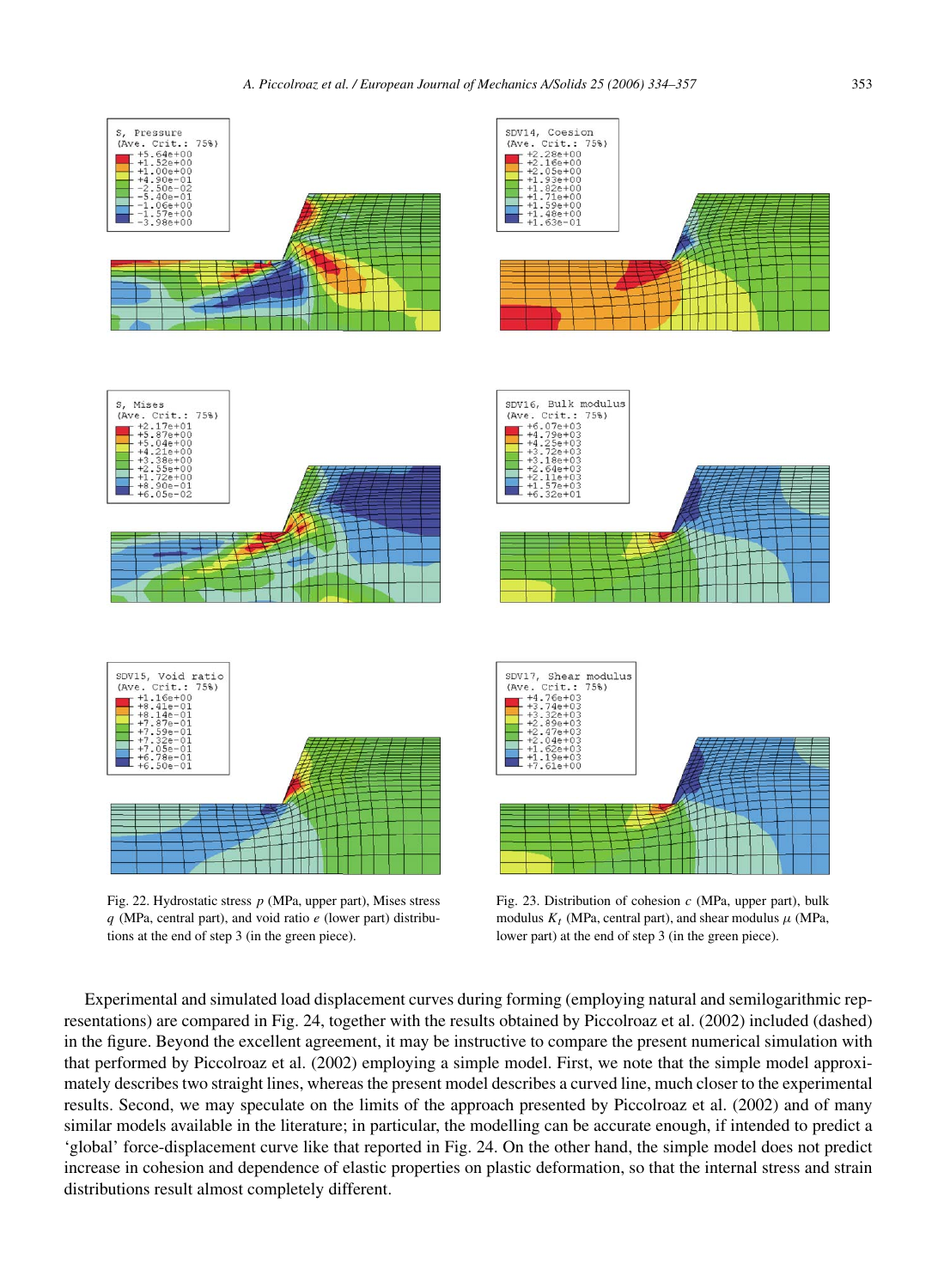

Fig. 24. Experimental (M KMS-96 alumina powder) and simulated load vs. displacement curves during forming of the piece shown in Fig. 17, in natural and semilog representations. Results by Piccolroaz et al. (2002) are also reported (dashed).



Fig. 25. Photograph of the lower side of the formed pieces.



Fig. 26. Simulated radial displacements superimposed to the photograph of the lower surface of the formed piece.



Fig. 27. Experimental (M KMS-96 alumina powder) and simulated load vs. displacement curves for uniaxial strain. The prediction obtained employing the option NLGEOM has been reported (dashed) together with the prediction relative to the small strain assumption.

A photograph of the lower side of the formed pieces is shown in Fig. 25, where we can note the formation of annular dark zones, evidencing a sliding between material and mold. This sliding is indeed predicted by the simulations, so that the radial displacement at the mold contact is reported in Fig. 26, superimposed to the photograph of one of the pieces shown in Fig. 25, so that, since the dark zone corresponds to the peak of the radial displacement, simulations again agree with experimental observations.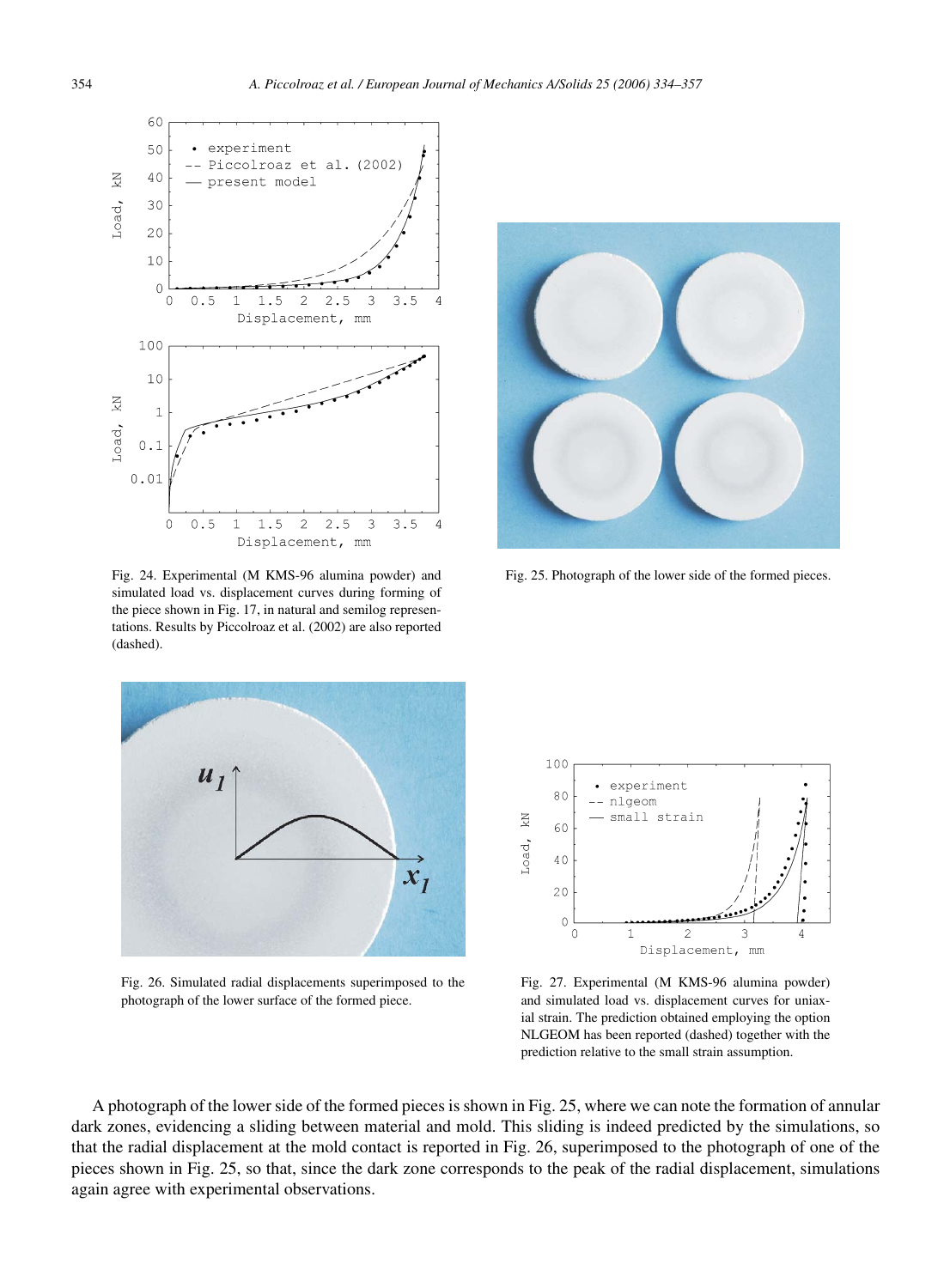#### *3.3. The effects of large strains*

In order to have an insight on the possible effects of large strains, a few analyses have been performed using the option NLGEOM available on ABAQUS, still employing the presented small-strain formulation. A representative result is shown dashed in Fig. 27, relative to the forming of a tablet (see Fig. 15 (d)). Obviously, *a rigorous analysis would require a complete model reformulation and reinterpretation of experimental results*. However, we believe that due to the fact that the deformations are only moderately large and do not involve rotations, the simulation shown in Fig. 27 should at least give some understanding of the main differences between predictions expected from the two formulations. We note that the effect of geometrical nonlinearities yields, as expected, a stiffening of the response, but does not change the results qualitatively. However, the quantitative difference may be enough to suggest the interest in a large strain formulation, which is given in the Part II of this paper.

# **4. Conclusions**

Results presented in this paper provide a constitutive framework to realistically describe forming processes of ceramic materials. Even if the experimental results are still incomplete and the employed elastoplastic model has been developed in a small strain formulation, it has been shown that it is possible to predict:

- the force needed for mold ejection,
- the springback effect and related shape distortion of formed pieces,
- the residual stress distribution,
- the gain in cohesion and the final elastic properties,
- the density distribution and the related presence of defects in the green body.

The last of the above points is related to the prediction of defects in the sintered piece and therefore its investigation has important consequences in the design of ceramic elements.

In closure, we mention that the present modelling can be extended in different directions. Introducing thermoplastic effects, the sintering phase might be covered by modelling, so that simulation could be extended to the entire production process. Moreover, both sintering aids and powder characteristics might enter the elastic-plastic constitutive laws, so that the optimal powder composition and morphology could be predicted for different forming problems.

#### **Acknowledgements**

Financial support of MIUR-COFIN 2003 'Fenomeni di degrado meccanico di interfacce in sistemi strutturali: applicazioni in Ingegneria Civile ed a campi di ricerca emergenti' is gratefully acknowledged.

# **Appendix A. Powder characteristics**

Calibration of the model has been performed on the basis of experiments both already available and carried out on a commercial ready-to-press alumina powder (96% purity), manufactured by Martinswerk GmbH (Bergheim, Germany) and identified as 392 Martoxid KMS-96. The data presented by the manufacturer are given in Table 2. It can be noted from the table that the granules have a mean diameter of 150 µm.

> Table 2 Granulometric and density properties of the tested alumina powder

| MWM 28 Vibration sieving                             |         |
|------------------------------------------------------|---------|
| sieve residue $>300 \text{ µm}$                      | $3.9\%$ |
| sieve residue $> 150 \text{ µm}$                     | 56.3%   |
| sieve residue $< 63 \text{ µm}$                      | 2.5%    |
| Bulk density $(g/cm^3)$                              | 1.219   |
| Green density ( $p = 50$ MPa) ( $g/cm3$ )            | 2.39    |
| Fired density (T = 1600 °C, 2h) (g/cm <sup>3</sup> ) | 3.77    |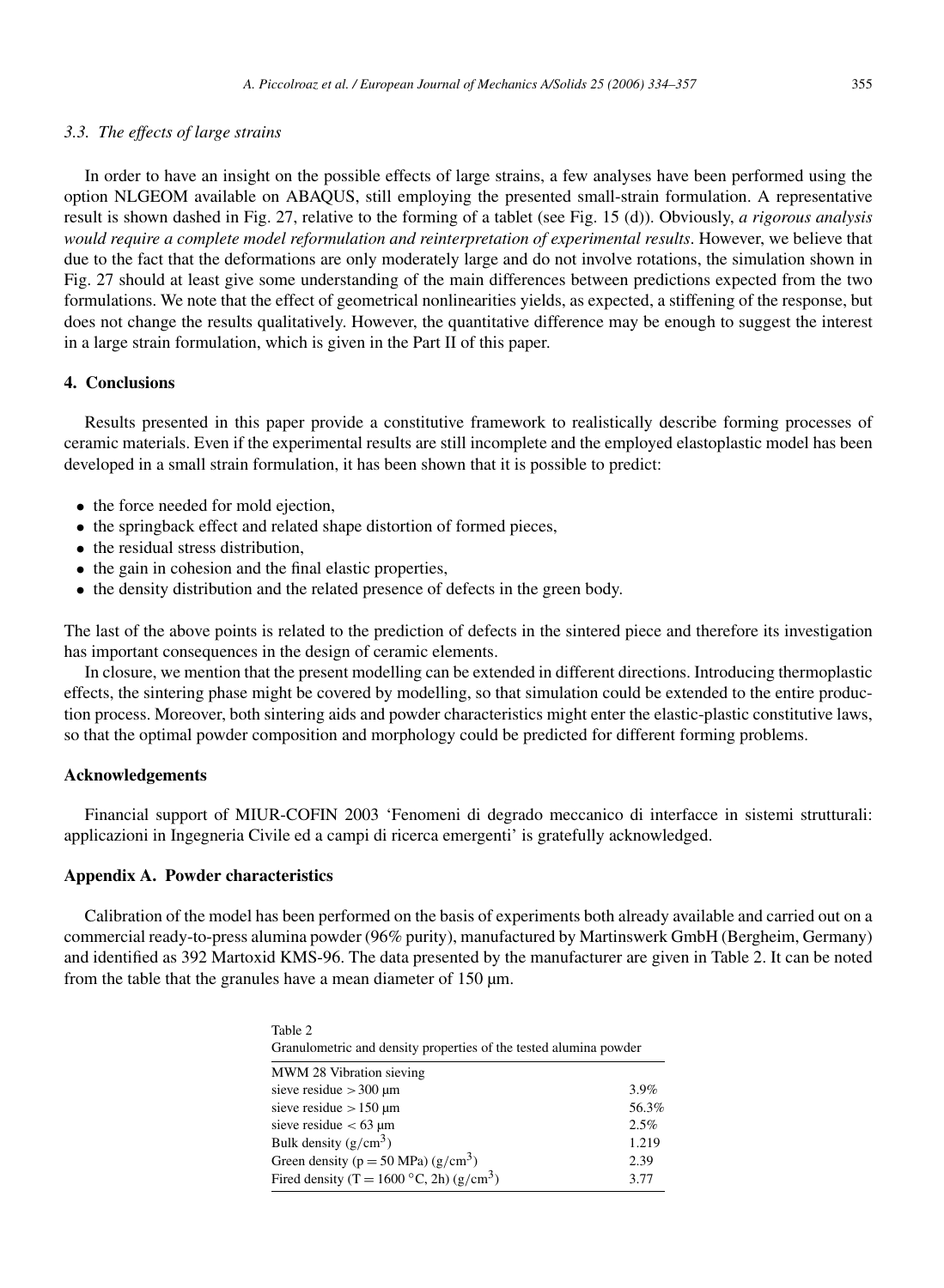#### **Appendix B. Yield function gradient**

The gradient *Q* of the yield function (5) is (a detailed derivation can be found in Bigoni and Piccolroaz, 2004)

$$
\mathbf{Q} = \frac{\partial F}{\partial \sigma} = a(p)\mathbf{I} + b(\theta)\widetilde{\mathbf{S}} + c(\theta)\widetilde{\mathbf{S}}^{\perp},
$$
\n(B.1)

where

$$
\widetilde{S} = \sqrt{\frac{3}{2}} \frac{dev \sigma}{q}, \quad \widetilde{S}^{\perp} = -\frac{\sqrt{2}}{\sqrt{3}q} \frac{\partial \theta}{\partial \sigma} = \frac{1}{\sin 3\theta} \left[ \sqrt{6} \left( \widetilde{S}^2 - \frac{1}{3} I \right) - \cos 3\theta \widetilde{S} \right],
$$
\n(B.2)

with

$$
a(p) = -\frac{1}{3} \frac{\partial f(p)}{\partial p} = \frac{Mp_c}{3(p_c + c)} \frac{(1 - m\Phi^{m-1})[2(1 - \alpha)\Phi + \alpha] + 2(1 - \alpha)(\Phi - \Phi^m)}{2\sqrt{(\Phi - \Phi^m)[2(1 - \alpha)\Phi + \alpha]}},
$$
  
\n
$$
b(\theta) = \sqrt{\frac{3}{2}} \frac{1}{g(\theta)},
$$
  
\n
$$
c(\theta) = -\frac{\sqrt{3}\gamma \sin 3\theta}{\sqrt{2}\sqrt{1 - \gamma^2 \cos^2 3\theta}} \sin \left[\beta \frac{\pi}{6} - \frac{1}{3} \cos^{-1}(\gamma \cos 3\theta)\right].
$$
\n(B.3)

#### **References**

- Ahzi, S., Asaro, R.J., Parks, D.M., 1993. Application of crystal plasticity theory for mechanically processed BSCCO superconductors. Mech. Mater. 15, 201–222.
- Ariffin, A.K., Gethin, D.T., Lewis, R.W., 1998. Finite element simulation and experimental validation for multilevel powder compact. Powder Metall. 41, 189–197.
- Aydin, I., Briscoe, B.J., Sanliturk, K.Y., 1997a. Dimensional variation of die-pressed ceramic green compacts: comparison of a finite element modelling with experiment. J. Eur. Ceram. Soc. 17, 1201–1212.
- Aydin, I., Briscoe, B.J., Ozkan, N., 1997b. Modeling of powder compaction: a review. MRS Bull. 22, 45–51.
- Bigoni, D., 2000. Bifurcation and instability of non-associative elastoplastic solids. In: Petryk, H. (Ed.), Material Instabilities in Elastic and Plastic Solids. In: CISM Lecture Notes, vol. 414. Springer-Verlag, Wien, pp. 1–52.
- Bigoni, D., Hueckel, T., 1991a. Uniqueness and localization I. Associative and non-associative elastoplasticity. Int. J. Solids Struct. 28, 197–213.
- Bigoni, D., Hueckel, T., 1991b. Uniqueness and localization II. Coupled elastoplasticity. Int. J. Solids Struct. 28, 215–224.
- Bigoni, D., Piccolroaz, A., 2004. Yield criteria for quasibrittle and frictional materials. Int. J. Solids Struct. 41, 2855–2878.
- Bowden, F.P., Tabor, D., 1950. The Friction and Lubrication of Solids. Oxford Science Publ., Clarendon Press.
- Brandt, J., Nilsson, L., 1998. FE-simulation of compaction and solid-state sintering of cemented carbides. Mech. Cohesive-Frict. Mater. 3, 181–205.
- Brandt, J., Nilsson, L., 1999. A constitutive model for compaction of granular media, with account for deformation induced anisotropy. Mech. Cohesive-Frict. Mater. 4, 391–418.
- Brown, S.B., Abou-Chedid, G., 1994. Yield behaviour of metal powder assemblages. J. Mech. Phys. Solids 42, 383–399.
- Brown, S.B., Weber, G.A., 1988. A constitutive model for the compaction of metal powders. Mod. Dev. Powder Metall. 18–21, 465–476.
- Capurso, M., 1979. Extremum theorems for the solution of the rate problem in elastic-plastic fracturing structures. J. Struct. Mech. 7, 411–434.
- Cooper, A.R., Eaton, L.E., 1962. Compaction behavior of several ceramic powders. J. Am. Ceram. Soc. 45, 97–101.
- Deis, T.A., Lannutti, J.J., 1998. X-ray computed tomography for evaluation of density gradient formation during the compaction of spray-dried granules. J. Am. Ceram. Soc. 81, 1237–1247.
- Dougill, J.W., 1976. On stable progressively fracturing solids. Z. Angew. Math. Phys. 27, 423–437.
- Ewsuk, K.G., 1997. Compaction science and technology. MRS Bull. 22, 14–16.
- Ewsuk, K.G., Argüello, J.G., Zeuch, D.H., Farber, B., Carinci, L., Kaniuk, J., Keller, J., Cloutier, C., Gold, B., Cass, R.B., French, J.D., Dinger, B., Blumenthal, W., 2001a. CRADA develops model for powder pressing and die design, Part one. Am. Ceram. Soc. Bull. 80, 53–60.
- Ewsuk, K.G., Argüello, J.G., Zeuch, D.H., Farber, B., Carinci, L., Kaniuk, J., Keller, J., Cloutier, C., Gold, B., Cass, R.B., French, J.D., Dinger, B., Blumenthal, W., 2001b. CRADA develops model for powder pressing and die design, Part two. Am. Ceram. Soc. Bull. 80, 41–46.
- Gajo, A., Bigoni, D., Muir Wood, D., 2004. Multiple shear band development and related instabilities in granular materials. J. Mech. Phys. Solids 52, 2683–2724.
- German, R.M., 1984. Powder Metallurgy Science. MPIF, Princeton, NJ.
- Glass, S.J., Ewsuk, K.G., 1997. Ceramic powder compaction. MRS Bull. 22, 24–28.
- Hausner, H.H., Kumar-Mal, M., 1982. Handbook of Powder Metallurgy. Chemical Publishing.
- Hueckel, T., 1975. On plastic flow of granular and rock-like materials with variable elasticity moduli. Bull. Pol. Acad. Sci., Ser. Techn. 23, 405–414.
- Hueckel, T., 1976. Coupling of elastic and plastic deformation of bulk solids. Meccanica 11, 227–235.
- Hueckel, T., Maier, G., 1977. Incremental boundary value problems in the presence of coupling of elastic and plastic deformations: a rock mechanics oriented theory. Int. J. Solids Struct. 13, 1–15.